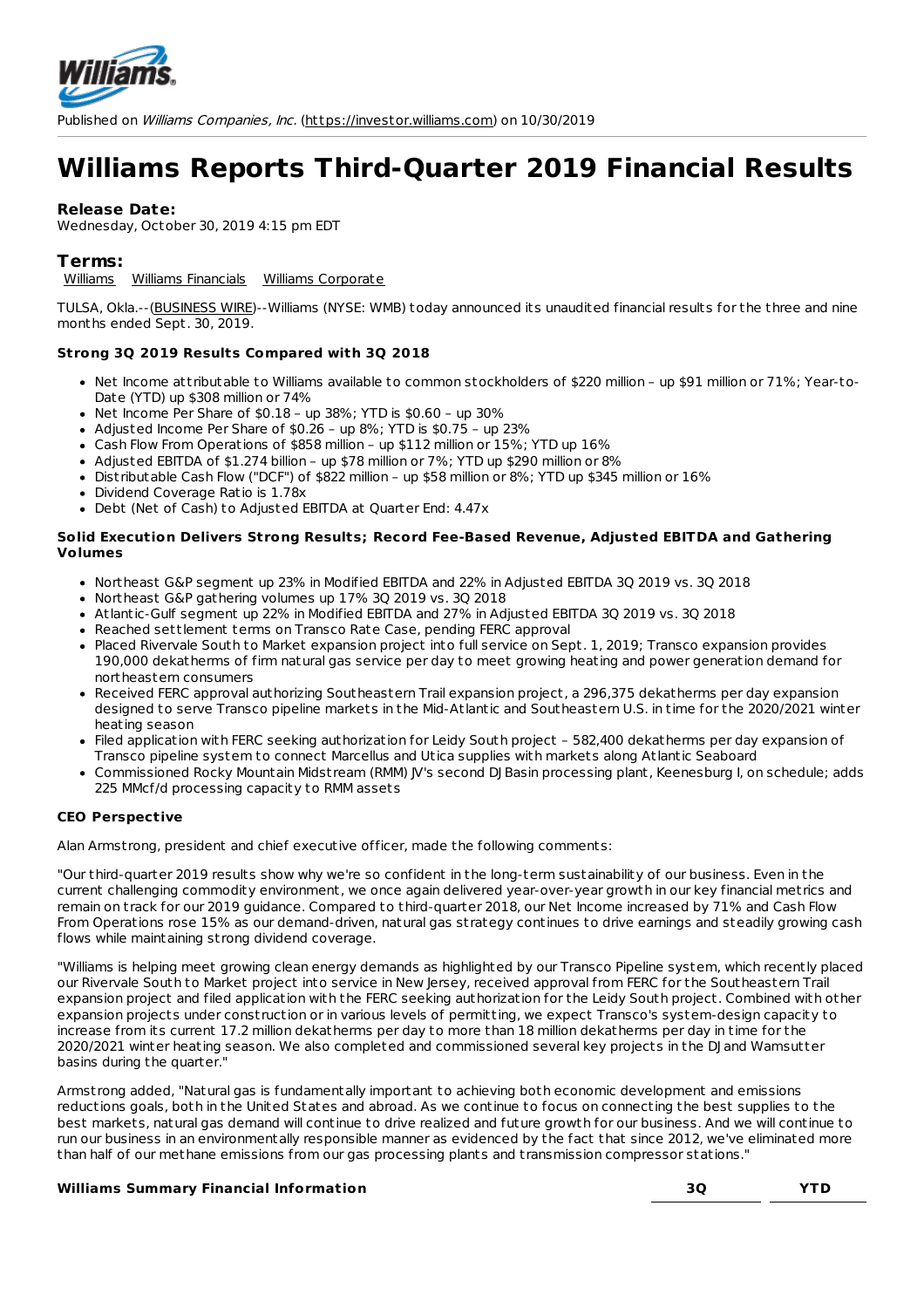Amounts in millions, except ratios and per-share amounts. Per share amounts are reported on <sup>a</sup> diluted basis. Net income (loss) amounts are att ributable to The Williams Companies, Inc. available to common stockholders.

|                                            | 2019            | 2018<br>2019     | 2018            |
|--------------------------------------------|-----------------|------------------|-----------------|
|                                            |                 |                  |                 |
| <b>GAAP Measures</b>                       |                 |                  |                 |
| Net Income                                 | \$220           | \$129<br>\$724   | \$416           |
| Net Income Per Share                       | \$0.18          | \$0.13<br>\$0.60 | \$0.46          |
| Cash Flow From Operations                  | \$858           | \$746            | \$2,702 \$2,331 |
|                                            |                 |                  |                 |
| Non-GAAP Measures (1)                      |                 |                  |                 |
| Adjusted EBITDA                            | \$1,274 \$1,196 |                  | \$3,731 \$3,441 |
| Adjusted Income                            | \$321           | \$243<br>\$907   | \$545           |
| Adjusted Income Per Share                  | \$0.26          | \$0.24           | \$0.75 \$0.61   |
| Distributable Cash Flow                    | \$822           | \$764            | \$2,469 \$2,124 |
| Dividend Coverage Ratio                    | 1.78x 1.85x     |                  | 1.79x 1.64x     |
|                                            |                 |                  |                 |
| Other                                      |                 |                  |                 |
| Debt-to-Adjusted EBITDA at Quarter End (2) | 4.47x 4.65x     |                  |                 |

Capital Investments (3)(4) \$849 \$1,330 \$2,068 \$3,285

(1) Schedules reconciling adjusted income from continuing operations, adjusted EBITDA, Dist ributable Cash Flow and Coverage Ratio (non-GAAP measures) to the most comparable GAAP measure are available at [www.williams.com](http://www.williams.com) and as an attachment to this news release

- (2) Debt-to-Adjusted EBITDA ratio does not represent leverage ratios measured for WMB credit agreement compliance or leverage ratios as calculated by the major credit ratings agencies. Debt is net of cash on hand, and Adjusted EBITDA reflects the sum of the last four quarters.
- (3) Capital Investments includes increases to property, plant, and equipment, purchases of businesses, net of cash acquired, and purchases of and cont ributions to equity-method investments.
- (4) YTD 2019 excludes \$728 million (net of cash acquired) for the purchase of the remaining 38% of UEO as this amount was provided for at the close of the new Northeast IV by our IV partners, CPPIB, in lune 2019.

## **GAAP Measures**

- Third-quarter 2019 Net Income benefited from increased service revenues in the Atlantic-Gulf segment primarily from Transco expansion projects and in the Northeast G&P segment driven by growth in gathering volumes, partially offset by a decline in the West segment results due to lower commodity margins, lower deferred revenue recognition in the Barnett Shale associated with the end of a cont ractual minimum volume commitment (MVC) period, and the absence of the former Four Corners area business sold in fourth-quarter 2018. The current year also benefited from reduced operating and administ rative expenses, including the absence of costs associated with the WPZ merger, and a favorable change in the provision for income taxes due primarily to the absence of 2018 valuation allowance charge on deferred tax assets that may not be realized following the WPZ merger. The period was negatively impacted by \$114 million of impairments of equity-method investments and the absence of a \$45 million benefit recognized in 2018 related to adjusting regulatory assets associated with an increase in Transco's estimated deferred state income tax rate following the WPZ merger. Net Income also reflects less income att ributable to noncont rolling interests driven by the WPZ merger in third-quarter 2018.
- YTD 2019 Net Income benefited from increased service revenues in the Atlantic-Gulf segment primarily from Transco expansion projects and in the Northeast G&P segment driven by growth in volumes, partially offset by a decline in West segment results due to lower commodity margins and the absence of the former Four Corners area business. Other drivers of the improvement include reduced operating and administ rative expenses, including the absence of costs associated with the WPZ merger, a \$122 million gain on the sale of our 50% interest in Jackalope and the absence of a \$105 million valuation allowance charge on deferred tax assets that may not be realized following the WPZ merger. These improvements were partially offset by \$186 million of impairments of equity-method investments, the absence of a \$62 million gain the prior year associated with the deconsolidation of our Jackalope interest, higher interest expense associated with financing obligations for leased pipeline capacity, a decrease in the allowance for equity funds used during construction (EAFUDC), and the previously described absence of a \$45 million benefit recognized in 2018 related to adjusting regulatory assets. Asset impairments in the current year were substantially offset by similar levels of impairments in the prior year. Net income also reflects less income att ributable to noncont rolling interests driven by the WPZ merger in third-quarter 2018.
- The increase in Cash Flow From Operations for third-quarter and YTD 2019 periods was largely driven by the increased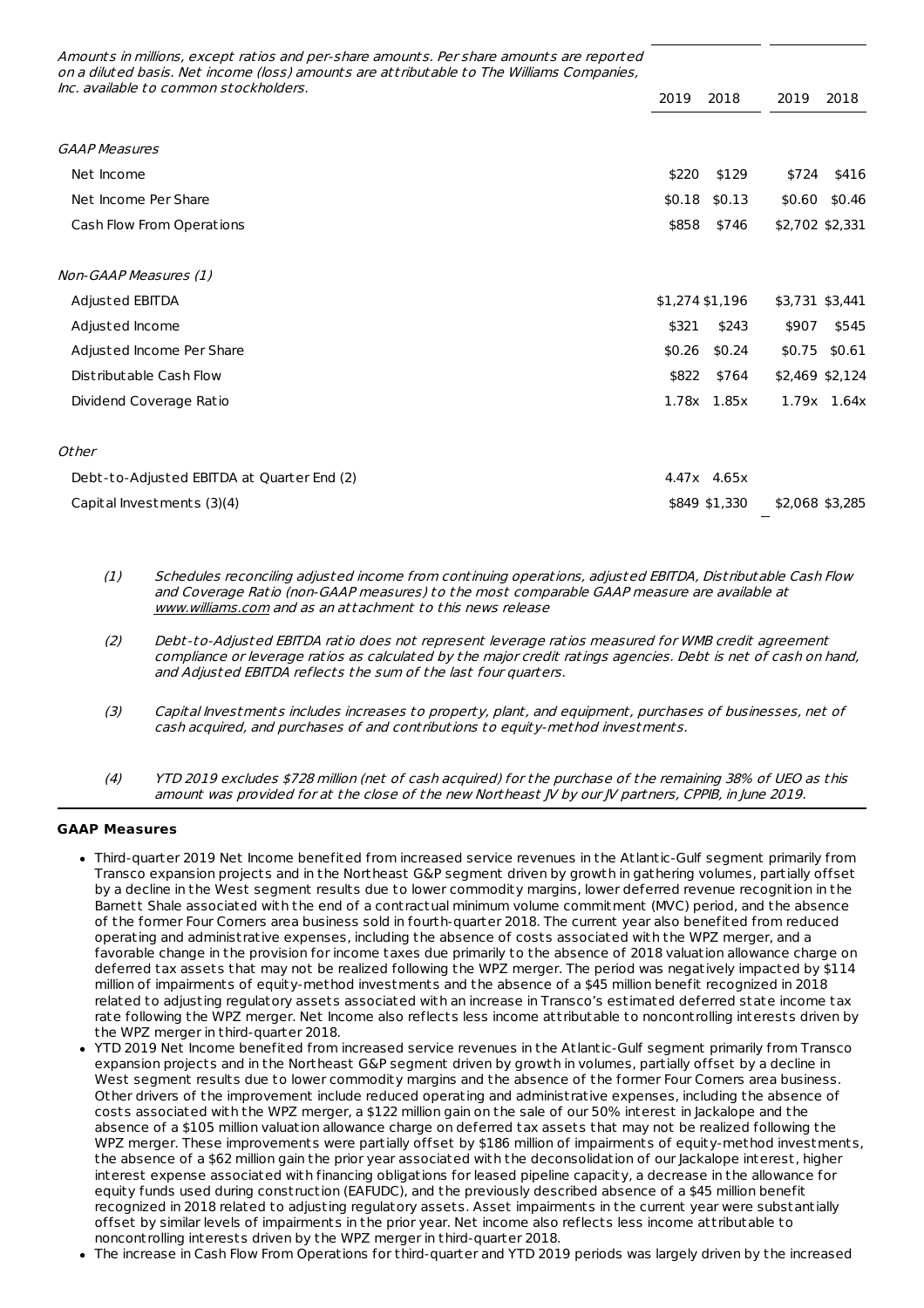service revenues in the Atlantic-Gulf and Northeast G&P segments and the collection of Transco's filed rates subject to refund, partially offset by the decline in West segment results. The YTD 2019 period also benefited from the receipt of an income tax refund.

#### **Non-GAAP Measures**

- The increase in Adjusted EBITDA for third-quarter 2019 and YTD 2019 largely reflects the previously mentioned increased service revenues in the Atlantic-Gulf and Northeast G&P segments, partially offset by the decline in West segment results.
- Adjusted Income for both the quarter and YTD periods also improved, driven by the higher Adjusted EBITDA and less income att ributable to noncont rolling interests, partially offset by higher interest expense, lower EAFUDC, and an increased provision for income taxes.
- Third-quarter and YTD 2019 DCF are higher, reflecting the increased Adjusted EBITDA and lower maintenance capital, partially offset by higher net interest expense. The YTD increase also benefited from an income tax refund received in 2019.

#### **Business Segment Results & Form 10-Q**

Williams' operations are comprised of the following reportable segments: Atlantic-Gulf, West, Northeast G&P and Other. For additional information, please see the company's third-quarter 2019, Form 10-Q, which Williams expects to file this week with the Securities and Exchange Commission (SEC). Once filed, the document will be on the SEC and Williams websites.

|                        |            |                        | <b>Quarter-To-Date</b> |            |                        | Year-To-Date |                 |                        |            |                        |         |            |  |
|------------------------|------------|------------------------|------------------------|------------|------------------------|--------------|-----------------|------------------------|------------|------------------------|---------|------------|--|
|                        |            | <b>Modified EBITDA</b> |                        |            | <b>Adiusted EBITDA</b> |              |                 | <b>Modified EBITDA</b> |            | <b>Adjusted EBITDA</b> |         |            |  |
| Amounts in<br>millions | 3Q<br>2019 | 3Q<br>2018             | Change                 | 3Q<br>2019 | 3Q<br>2018             | Change       | 2019            |                        | 2018Change | 2019                   |         | 2018Change |  |
| Atlantic-Gulf          | \$599      | \$492                  | \$107                  | \$611      | \$480                  | \$131        | \$1.683 \$1.418 |                        | \$265      | \$1,730 \$1,402        |         | \$328      |  |
| West                   | 311        | 412                    | (101)                  | 313        | 424                    | (111)        | 921             | 1.214                  | (293)      | 1.015                  | 1.219   | (204)      |  |
| Northeast<br>G&P       | 345        | 281                    | 64                     | 343        | 281                    | 62           | 947             | 786                    | 161        | 964                    | 786     | 178        |  |
| Other                  | (2)        | 6                      | (8)                    | 7          | 11                     | (4)          | 1               | (49)                   | 50         | 22                     | 34      | (12)       |  |
| Totals                 | \$1.253    | \$1,191                | \$62                   | \$1,274    | \$1.196                | \$78         | \$3,552 \$3,369 |                        | \$183      | \$3.731                | \$3.441 | \$290      |  |

Note: Williams uses Modified EBITDA for its segment reporting. Definitions of Modified EBITDA and Adjusted EBITDA and schedules reconciling to net income are included in this news release.

## **Atlantic-Gulf**

- Improvement in third-quarter and YTD 2019 Modified and Adjusted EBITDA is driven by Transco expansion projects, including Atlantic Sunrise (in service October 2018) and Gulf Connector (in service early January 2019) and \$44 million of adjustments related to reaching settlement terms in the Transco Rate Case (pending FERC approval). The \$44 million includes reductions to the reserve established against the filed rate we began collecting in March of this year along with other related accounting ent ries. Approximately \$16 million of the \$44 million relates specifically to third-quarter 2019.
- Unfavorably impacting results was reduced EAFUDC due to lower levels of construction activity.

#### **West**

- Lower third-quarter and YTD 2019 Modified and Adjusted EBITDA reflect lower NGL margins (excluding Four Corners) driven by lower NGL prices, the absence of EBITDA from our former Four Corners area business, the sale of our Jackalope interest, the absence of deferred revenue associated with our former Delaware basin assets that were cont ributed for our Brazos Permian II interest in December 2018, and lower deferred revenue recognition in the Barnett Shale associated with the end of a cont ractual MVC period.
- Modified EBITDA for the YTD 2019 period includes asset impairment charges that are excluded from Adjusted EBITDA.
- Third-quarter and YTD 2019 results reflect higher gathering volumes in the Eagle Ford and Haynesville. Eagle Ford gathering volumes increased by 19% versus third-quarter 2018 and by 10% YTD over the same reporting period in 2018. Haynesville gathering volumes increased by 18% versus third-quarter 2018 and by 9% YTD over the same reporting period in 2018.

#### **Northeast G&P**

- Improvement in Modified and Adjusted EBITDA for third-quarter and YTD 2019 was driven by increased service revenues from the Susquehanna Supply Hub, the Utica Shale region, and Ohio Valley, as well as the acquisition of Utica East Ohio Midst ream.
- Both third-quarter and YTD 2019 reflect a 17% increase in gross gathering volumes, including 100% of operated equity-method investments, over the same reporting periods in 2018.

#### **Williams' Third-Quarter 2019 Materials to be Posted Shortly; Q&A Webcast Scheduled for Tomorrow**

Williams' third-quarter 2019 earnings presentation will be posted at [www.williams.com](https://cts.businesswire.com/ct/CT?id=smartlink&url=http%253A%252F%252Fwww.williams.com&esheet=52120280&newsitemid=20191030005950&lan=en-US&anchor=www.williams.com&index=1&md5=b53762345b9b5a0e226b8da9997ef333). The company's third-quarter 2019 earnings conference call and webcast with analysts and investors is scheduled for Thursday, Oct. 31, at 9:30 a.m. Eastern Time (8:30 a.m. Cent ral Time). A limited number of phone lines will be available at (800) 367-2403. International callers should dial (334) 777-6978. The conference ID is 1823519. A webcast link to the conference call is available at [www.williams.com](https://cts.businesswire.com/ct/CT?id=smartlink&url=http%253A%252F%252Fwww.williams.com&esheet=52120280&newsitemid=20191030005950&lan=en-US&anchor=www.williams.com&index=2&md5=55d73916824738f0a285a639dc79f4ee) . A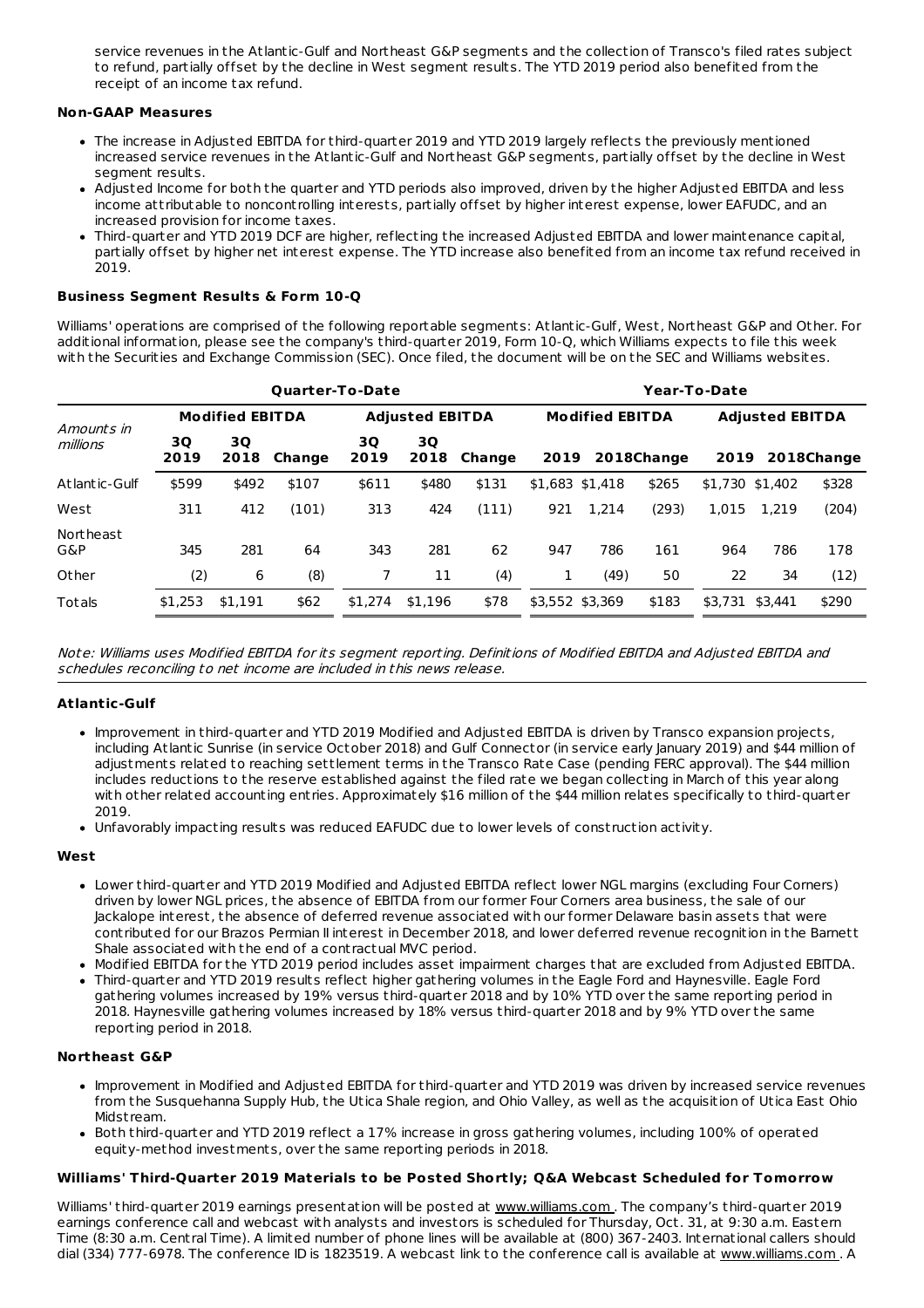replay of the webcast will be available on the website for at least 90 days following the event.

## **Williams' Analyst Day Set for Dec. 5**

Williams is scheduled to host its 2019 Analyst Day event Dec. 5, 2019. During the event, Williams' management will give indepth presentations covering all of the company's energy infrast ructure businesses. This year's Analyst Day meeting is scheduled to begin at 8:15 a.m. Eastern Time (7:15 a.m. Cent ral Time) and run approximately four hours. Presentation slides along with a link to the live video webcast will be accessible at [www.williams.com](https://cts.businesswire.com/ct/CT?id=smartlink&url=http%253A%252F%252Fwww.williams.com&esheet=52120280&newsitemid=20191030005950&lan=en-US&anchor=www.williams.com&index=3&md5=6ffe8e8e247f9547113abaac19f8b8d9) the morning of Dec. 5. A replay of the 2019 Analyst Day webcast will also be available on the website for at least 90 days following the event.

#### **About Williams**

Williams (NYSE: WMB) is a premier provider of large-scale infrast ructure connecting U.S. natural gas and natural gas products to growing demand for cleaner fuel and feedstocks. Headquartered in Tulsa, Oklahoma, Williams is an indust ry-leading, investment grade C-Corp with operations across the natural gas value chain including gathering, processing, interstate t ransportation and storage of natural gas and natural gas liquids. With major positions in top U.S. supply basins, Williams owns and operates more than 30,000 miles of pipelines system wide – including Transco, the nation's largest volume and fastest growing pipeline – providing natural gas for clean-power generation, heating and indust rial use. Williams' operations handle approximately 30% of U.S. natural gas. [www.williams.com](https://cts.businesswire.com/ct/CT?id=smartlink&url=http%253A%252F%252Fwww.williams.com&esheet=52120280&newsitemid=20191030005950&lan=en-US&anchor=www.williams.com&index=4&md5=e6dbc9fb4e69d8bca53828f342b14397)

#### **The Williams Companies, Inc. Consolidated Statement of Income (Unaudited)**

|                                                                     |             | Three Months Ended<br>September 30,  | <b>Nine Months Ended</b><br>September 30, |           |  |  |
|---------------------------------------------------------------------|-------------|--------------------------------------|-------------------------------------------|-----------|--|--|
|                                                                     | 2019        | 2018                                 | 2019                                      | 2018      |  |  |
|                                                                     |             | (Millions, except per-share amounts) |                                           |           |  |  |
| Revenues:                                                           |             |                                      |                                           |           |  |  |
| Service revenues                                                    | 1,495<br>\$ | \$<br>1,371                          | 4,424<br>\$                               | \$4,062   |  |  |
| Service revenues - commodity consideration                          | 38          | 121                                  | 158                                       | 316       |  |  |
| Product sales                                                       | 466         | 811                                  | 1,512                                     | 2,104     |  |  |
| Total revenues                                                      | 1,999       | 2,303                                | 6,094                                     | 6,482     |  |  |
| Costs and expenses:                                                 |             |                                      |                                           |           |  |  |
| Product costs                                                       | 434         | 790                                  | 1,442                                     | 2,039     |  |  |
| Processing commodity expenses                                       | 19          | 30                                   | 83                                        | 91        |  |  |
| Operating and maintenance expenses                                  | 364         | 389                                  | 1,091                                     | 1,134     |  |  |
| Depreciation and amortization expenses                              | 435         | 425                                  | 1,275                                     | 1,290     |  |  |
| Selling, general, and administrative expenses                       | 130         | 174                                  | 410                                       | 436       |  |  |
| Impairment of certain assets                                        |             |                                      | 76                                        | 66        |  |  |
| Other (income) expense - net                                        | (11)        | (6)                                  | 30                                        | 24        |  |  |
| Total costs and expenses                                            | 1,371       | 1,802                                | 4,407                                     | 5,080     |  |  |
| Operating income (loss)                                             | 628         | 501                                  | 1,687                                     | 1,402     |  |  |
| Equity earnings (losses)                                            | 93          | 105                                  | 260                                       | 279       |  |  |
| Other investing income (loss) - net                                 | (107)       | 2                                    | (54)                                      | 74        |  |  |
| Interest incurred                                                   | (303)       | (286)                                | (915)                                     | (856)     |  |  |
| Interest capitalized                                                | 7           | 16                                   | 27                                        | 38        |  |  |
| Other income (expense) - net                                        | 1           | 52                                   | 19                                        | 99        |  |  |
| Income (loss) before income taxes                                   | 319         | 390                                  | 1,024                                     | 1,036     |  |  |
| Provision (benefit) for income taxes                                | 77          | 190                                  | 244                                       | 297       |  |  |
| Net income (loss)                                                   | 242         | 200                                  | 780                                       | 739       |  |  |
| Less: Net income (loss) attributable to noncontrolling<br>interests | 21          | 71                                   | 54                                        | 323       |  |  |
| Net income (loss) attributable to The Williams Companies, Inc.      | 221         | 129                                  | 726                                       | 416       |  |  |
| Preferred stock dividends                                           | 1           |                                      | $\overline{2}$                            |           |  |  |
| Net income (loss) available to common stockholders                  | 220<br>\$   | \$<br>129                            | \$<br>724                                 | \$<br>416 |  |  |

Basic earnings (loss) per common share: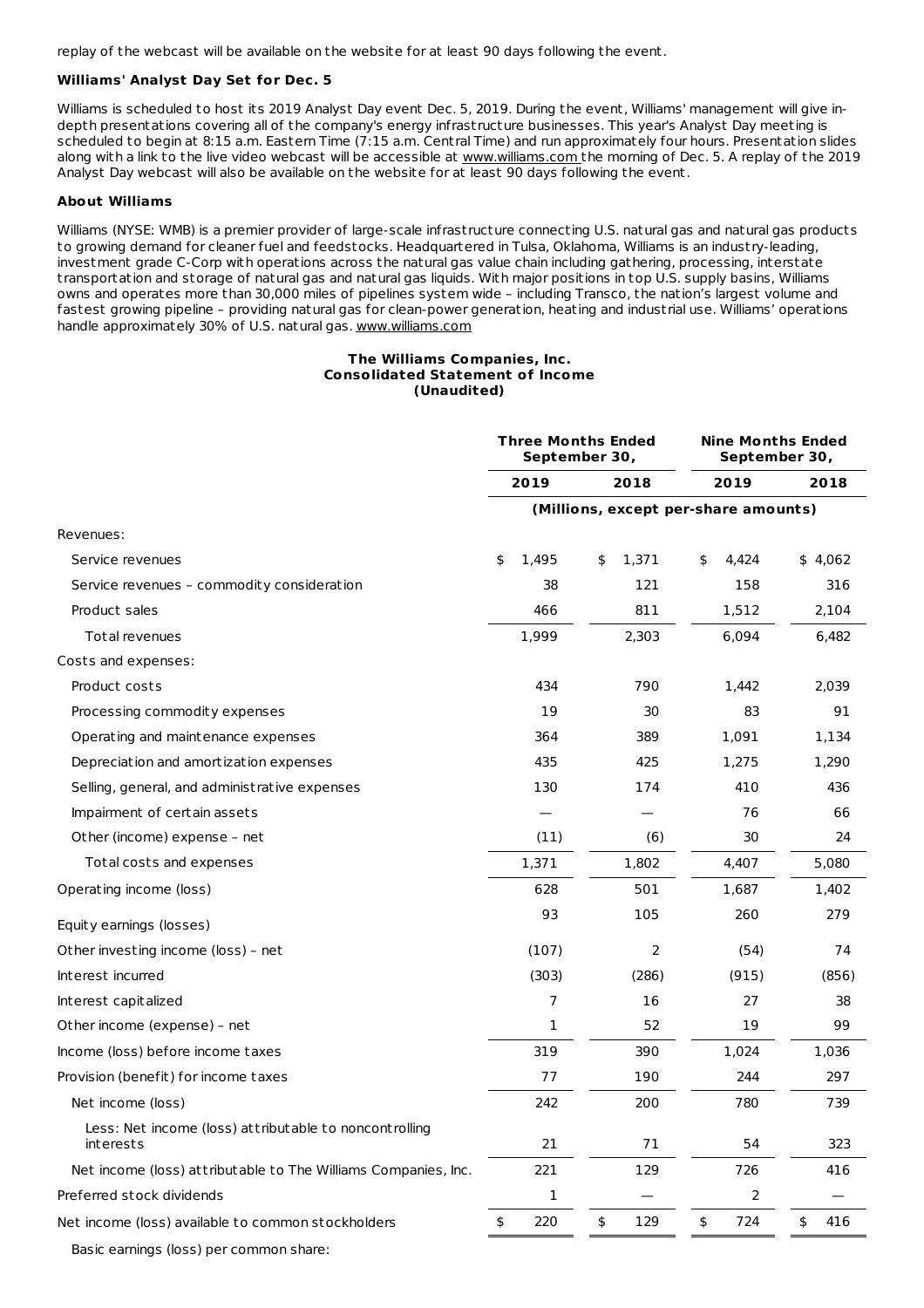| Net income (loss)                         | .18       |    | 0.13      | .60       | .47     |
|-------------------------------------------|-----------|----|-----------|-----------|---------|
| Weighted-average shares (thousands)       | 1.212.270 |    | 1.023.587 | 1.211.938 | 893.706 |
| Diluted earnings (loss) per common share: |           |    |           |           |         |
| Net income (loss)                         | .18       | s. | .13       | \$<br>.60 | .46     |
| Weighted-average shares (thousands)       | 1.214.165 |    | 1.026.504 | 1.213.943 | 896,322 |

#### **The Williams Companies, Inc. Consolidated Balance Sheet (Unaudited)**

|                                                                                                                                                                                                                         | September<br>30,<br>2019                 | December<br>31,<br>2018 |
|-------------------------------------------------------------------------------------------------------------------------------------------------------------------------------------------------------------------------|------------------------------------------|-------------------------|
|                                                                                                                                                                                                                         | (Millions, except per-<br>share amounts) |                         |
| <b>ASSETS</b>                                                                                                                                                                                                           |                                          |                         |
| Current assets:                                                                                                                                                                                                         |                                          |                         |
| Cash and cash equivalents                                                                                                                                                                                               | \$<br>247                                | \$<br>168               |
| Trade accounts and other receivables (net of allowance of \$6 at September 30, 2019 and \$9<br>at December 31, 2018)                                                                                                    | 875                                      | 992                     |
| Inventories                                                                                                                                                                                                             | 129                                      | 130                     |
| Other current assets and deferred charges                                                                                                                                                                               | 183                                      | 174                     |
| Total current assets                                                                                                                                                                                                    | 1,434                                    | 1,464                   |
| <b>Investments</b>                                                                                                                                                                                                      | 6,228                                    | 7,821                   |
| Property, plant, and equipment                                                                                                                                                                                          | 41,647                                   | 38,661                  |
| Accumulated depreciation and amortization                                                                                                                                                                               | (12, 034)                                | (11, 157)               |
| Property, plant, and equipment - net                                                                                                                                                                                    | 29,613                                   | 27,504                  |
| Intangible assets - net of accumulated amortization                                                                                                                                                                     | 8,041                                    | 7,767                   |
| Regulatory assets, deferred charges, and other                                                                                                                                                                          | 965                                      | 746                     |
| Total assets                                                                                                                                                                                                            | \$<br>46,281                             | \$<br>45,302            |
| <b>LIABILITIES AND EQUITY</b>                                                                                                                                                                                           |                                          |                         |
| Current liabilities:                                                                                                                                                                                                    |                                          |                         |
| Accounts payable                                                                                                                                                                                                        | \$<br>602                                | \$<br>662               |
| Accrued liabilities                                                                                                                                                                                                     | 1,184                                    | 1,102                   |
| Long-term debt due within one year                                                                                                                                                                                      | 1,538                                    | 47                      |
| Total current liabilities                                                                                                                                                                                               | 3,324                                    | 1,811                   |
| Long-term debt                                                                                                                                                                                                          | 20,719                                   | 22,367                  |
| Deferred income tax liabilities                                                                                                                                                                                         | 1,651                                    | 1,524                   |
| Regulatory liabilities, deferred income, and other                                                                                                                                                                      | 3,728                                    | 3,603                   |
| Contingent liabilities                                                                                                                                                                                                  |                                          |                         |
| Equity:                                                                                                                                                                                                                 |                                          |                         |
| Stockholders' equity:                                                                                                                                                                                                   |                                          |                         |
| Preferred stock                                                                                                                                                                                                         | 35                                       | 35                      |
| Common stock (\$1 par value; 1,470 million shares authorized at September 30, 2019 and<br>December 31, 2018; 1,247 million shares issued at September 30, 2019 and 1,245 million<br>shares issued at December 31, 2018) | 1,247                                    | 1,245                   |
| Capital in excess of par value                                                                                                                                                                                          | 24,310                                   | 24,693                  |
| Retained deficit                                                                                                                                                                                                        | (10, 664)                                | (10,002)                |
| Accumulated other comprehensive income (loss)                                                                                                                                                                           | (266)                                    | (270)                   |
| Treasury stock, at cost (35 million shares of common stock)                                                                                                                                                             | (1,041)                                  | (1,041)                 |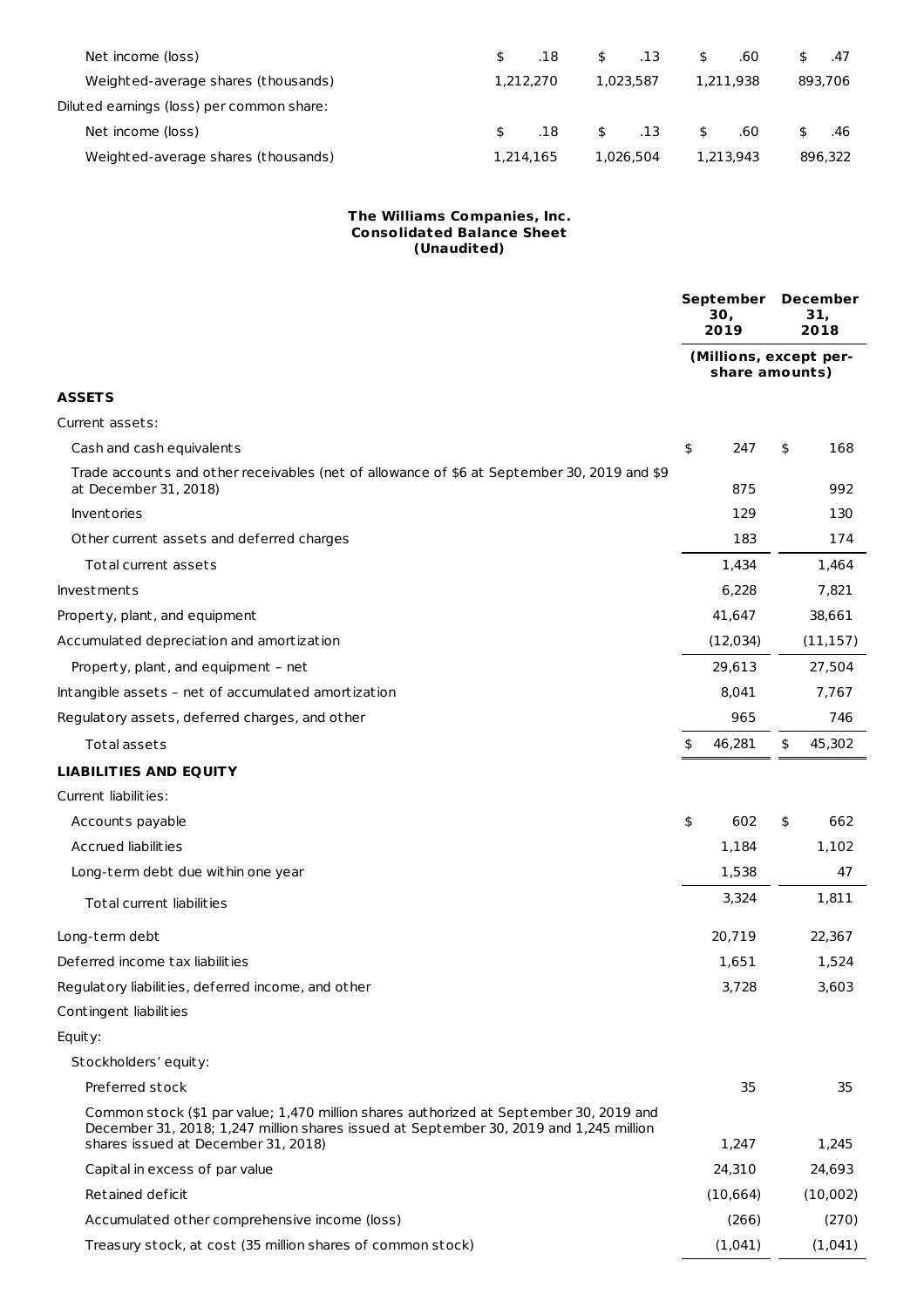| Total stockholders' equity                            | 13.621 | 14.660 |
|-------------------------------------------------------|--------|--------|
| Noncontrolling interests in consolidated subsidiaries | 3.238  | 1,337  |
| Total equity                                          | 16.859 | 15.997 |
| Total liabilities and equity                          | 46.281 | 45.302 |
|                                                       |        |        |

#### **The Williams Companies, Inc. Consolidated Statement of Cash Flows (Unaudited)**

|                                                                               | <b>Nine Months Ended</b><br>September 30, |           |
|-------------------------------------------------------------------------------|-------------------------------------------|-----------|
|                                                                               | 2019                                      | 2018      |
|                                                                               | (Millions)                                |           |
| <b>OPERATING ACTIVITIES:</b>                                                  |                                           |           |
| Net income (loss)                                                             | \$<br>780                                 | \$<br>739 |
| Adjustments to reconcile to net cash provided (used) by operating activities: |                                           |           |
| Depreciation and amortization                                                 | 1,275                                     | 1,290     |
| Provision (benefit) for deferred income taxes                                 | 268                                       | 351       |
| Equity (earnings) losses                                                      | (260)                                     | (279)     |
| Distributions from unconsolidated affiliates                                  | 458                                       | 507       |
| Net (gain) loss on disposition of equity-method investments                   | (122)                                     |           |
| Impairment of equity-method investments                                       | 186                                       |           |
| (Gain) loss on deconsolidation of businesses                                  | 2                                         | (62)      |
| Impairment of and net (gain) loss on sale of certain assets                   | 76                                        | 64        |
| Amortization of stock-based awards                                            | 44                                        | 43        |
| Cash provided (used) by changes in current assets and liabilities:            |                                           |           |
| Accounts and notes receivable                                                 | 159                                       | 75        |
| <b>Inventories</b>                                                            | 7                                         | (39)      |
| Other current assets and deferred charges                                     | (10)                                      | (44)      |
| Accounts payable                                                              | (76)                                      | (76)      |
| Accrued liabilities                                                           | 76                                        | (62)      |
| Other, including changes in noncurrent assets and liabilities                 | (161)                                     | (176)     |
| Net cash provided (used) by operating activities                              | 2,702                                     | 2,331     |
| <b>FINANCING ACTIVITIES:</b>                                                  |                                           |           |
| Proceeds from (payments of) commercial paper - net                            | (4)                                       | 821       |
| Proceeds from long-term debt                                                  | 736                                       | 3,745     |
| Payments of long-term debt                                                    | (904)                                     | (3,201)   |
| Proceeds from issuance of common stock                                        | 10                                        | 15        |
| Proceeds from sale of partial interest in consolidated subsidiary             | 1,330                                     |           |
| Common dividends paid                                                         | (1, 382)                                  | (974)     |
| Dividends and distributions paid to noncontrolling interests                  | (86)                                      | (552)     |
| Contributions from noncontrolling interests                                   | 32                                        | 13        |
| Payments for debt issuance costs                                              |                                           | (26)      |
| Other - net                                                                   | (11)                                      | (46)      |
| Net cash provided (used) by financing activities                              | (279)                                     | (205)     |
| <b>INVESTING ACTIVITIES:</b>                                                  |                                           |           |
|                                                                               |                                           |           |

Property, plant, and equipment:

Capital expenditures (1)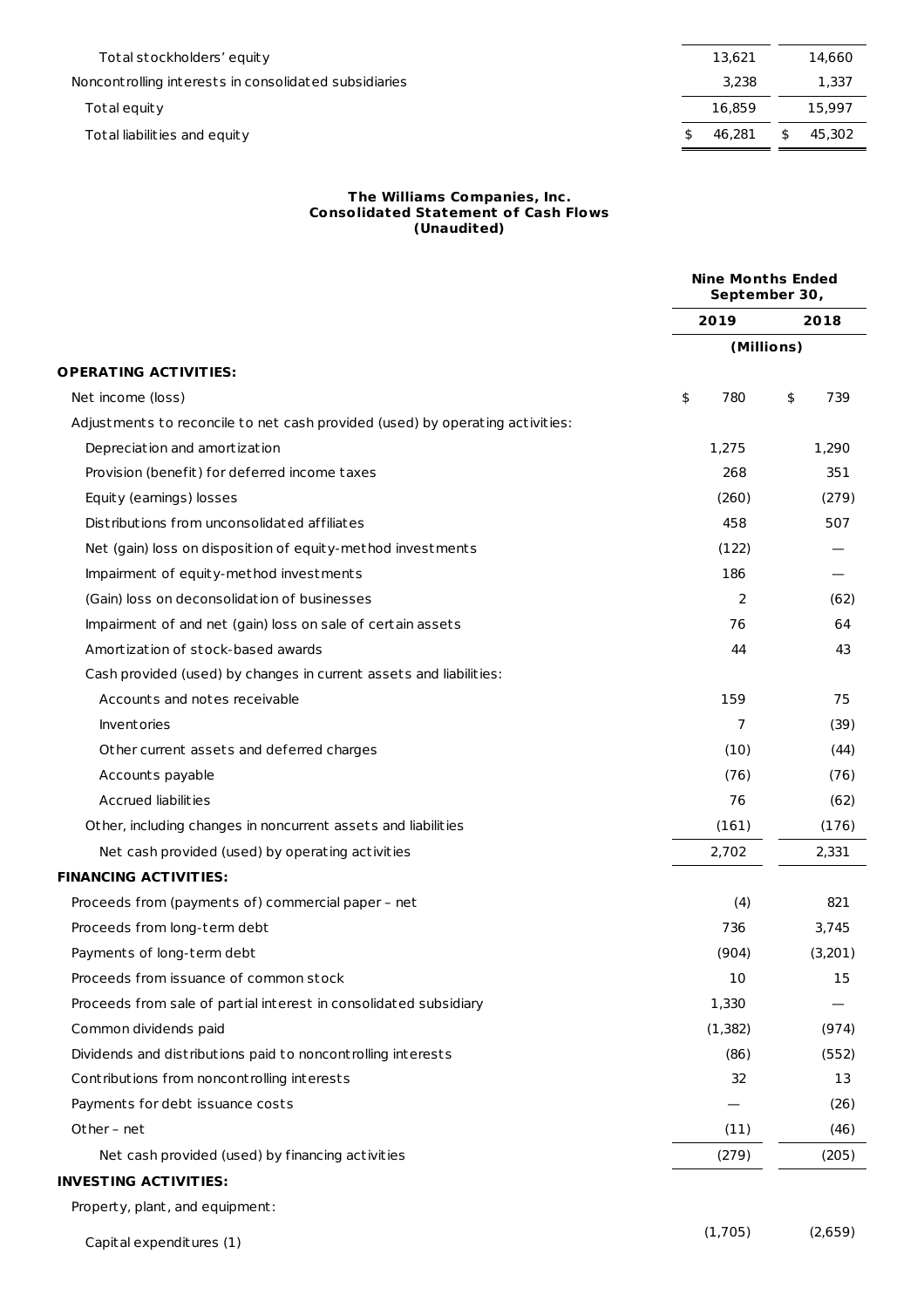| Dispositions - net                                          | (32)          | (2)           |
|-------------------------------------------------------------|---------------|---------------|
| Contributions in aid of construction                        | 25            | 395           |
| Purchases of businesses, net of cash acquired               | (728)         |               |
| Proceeds from dispositions of equity-method investments     | 485           |               |
| Purchases of and contributions to equity-method investments | (361)         | (803)         |
| Other - net                                                 | (28)          | 86            |
| Net cash provided (used) by investing activities            | (2,344)       | (2,983)       |
| Increase (decrease) in cash and cash equivalents            | 79            | (857)         |
| Cash and cash equivalents at beginning of year              | 168           | 899           |
| Cash and cash equivalents at end of period                  | \$<br>247     | \$<br>42      |
| (1) Increases to property, plant, and equipment             | \$<br>(1,707) | \$<br>(2,482) |
| Changes in related accounts payable and accrued liabilities | 2             | (177)         |
| Capit al expenditures                                       | \$<br>(1,705) | \$<br>(2,659) |

## **Atlantic-Gulf**

|                                                          |           |                | 2018      |                 | 2019      |           |           |                         |           |  |  |
|----------------------------------------------------------|-----------|----------------|-----------|-----------------|-----------|-----------|-----------|-------------------------|-----------|--|--|
| (Dollars in millions)                                    | 1st Otr   | 2nd<br>Otr     |           | 3rd Otr 4th Otr | Year      |           |           | 1st Otr 2nd Otr 3rd Otr | Year      |  |  |
| Revenues:                                                |           |                |           |                 |           |           |           |                         |           |  |  |
| Service revenues:                                        |           |                |           |                 |           |           |           |                         |           |  |  |
| Nonregulated gathering &<br>processing fee-based revenue | 138<br>\$ | \$128          | 138<br>\$ | 137<br>\$       | 541<br>\$ | 128<br>\$ | 119<br>\$ | \$<br>117               | 364<br>\$ |  |  |
| Regulated transportation revenue                         | 413       | 406            | 411       | 508             | 1.738     | 517       | 514       | 549                     | 1.580     |  |  |
| Other fee revenues                                       | 32        | 34             | 34        | 34              | 134       | 34        | 40        | 32                      | 106       |  |  |
| Tracked service revenue                                  | 26        | 22             | 24        | 24              | 96        | 30        | 25        | 33                      | 88        |  |  |
| Nonregulated commodity<br>consideration                  | 15        | 12             | 18        | 14              | 59        | 13        | 13        | $\overline{7}$          | 33        |  |  |
| Product sales:                                           |           |                |           |                 |           |           |           |                         |           |  |  |
| NGL sales from gas processing                            | 15        | 10             | 16        | 15              | 56        | 12        | 12        | 6                       | 30        |  |  |
| Marketing sales                                          | 45        | 57             | 67        | 53              | 222       | 40        | 32        | 23                      | 95        |  |  |
| Other sales                                              | 1         | 1              | 1         |                 | 3         | 2         | 1         | 1                       | 4         |  |  |
| Tracked product sales                                    | 32        | 37             | 47        | 38              | 154       | 28        | 23        | 46                      | 97        |  |  |
| Total revenues                                           | 717       | 707            | 756       | 823             | 3,003     | 804       | 779       | 814                     | 2,397     |  |  |
| Segment costs and expenses:                              |           |                |           |                 |           |           |           |                         |           |  |  |
| NGL cost of goods sold                                   | 15        | 12             | 19        | 14              | 60        | 13        | 14        | 6                       | 33        |  |  |
| Marketing cost of goods sold                             | 44        | 56             | 67        | 53              | 220       | 41        | 28        | 23                      | 92        |  |  |
| Other cost of goods sold                                 |           |                |           |                 |           |           | 2         |                         | 2         |  |  |
| Tracked cost of goods sold                               | 33        | 38             | 48        | 39              | 158       | 28        | 25        | 46                      | 99        |  |  |
| Processing commodity expenses                            | 5         | $\overline{2}$ | 3         | 6               | 16        | 5         | 5         | $\overline{2}$          | 12        |  |  |
| Operating and administrative costs                       | 177       | 181            | 181       | 197             | 736       | 168       | 198       | 176                     | 542       |  |  |
| Tracked operating and administrative<br>costs            | 26        | 22             | 24        | 23              | 95        | 30        | 25        | 32                      | 87        |  |  |
| Other segment costs and expenses                         | (2)       | (15)           | (29)      | 14              | (32)      | 1         | 2         | (26)                    | (23)      |  |  |
| Gain on sale of certain assets                           |           |                |           | (81)            | (81)      |           |           |                         |           |  |  |
| Regulatory charges resulting from Tax<br>Reform          | 11        | (20)           |           |                 | (9)       |           |           |                         |           |  |  |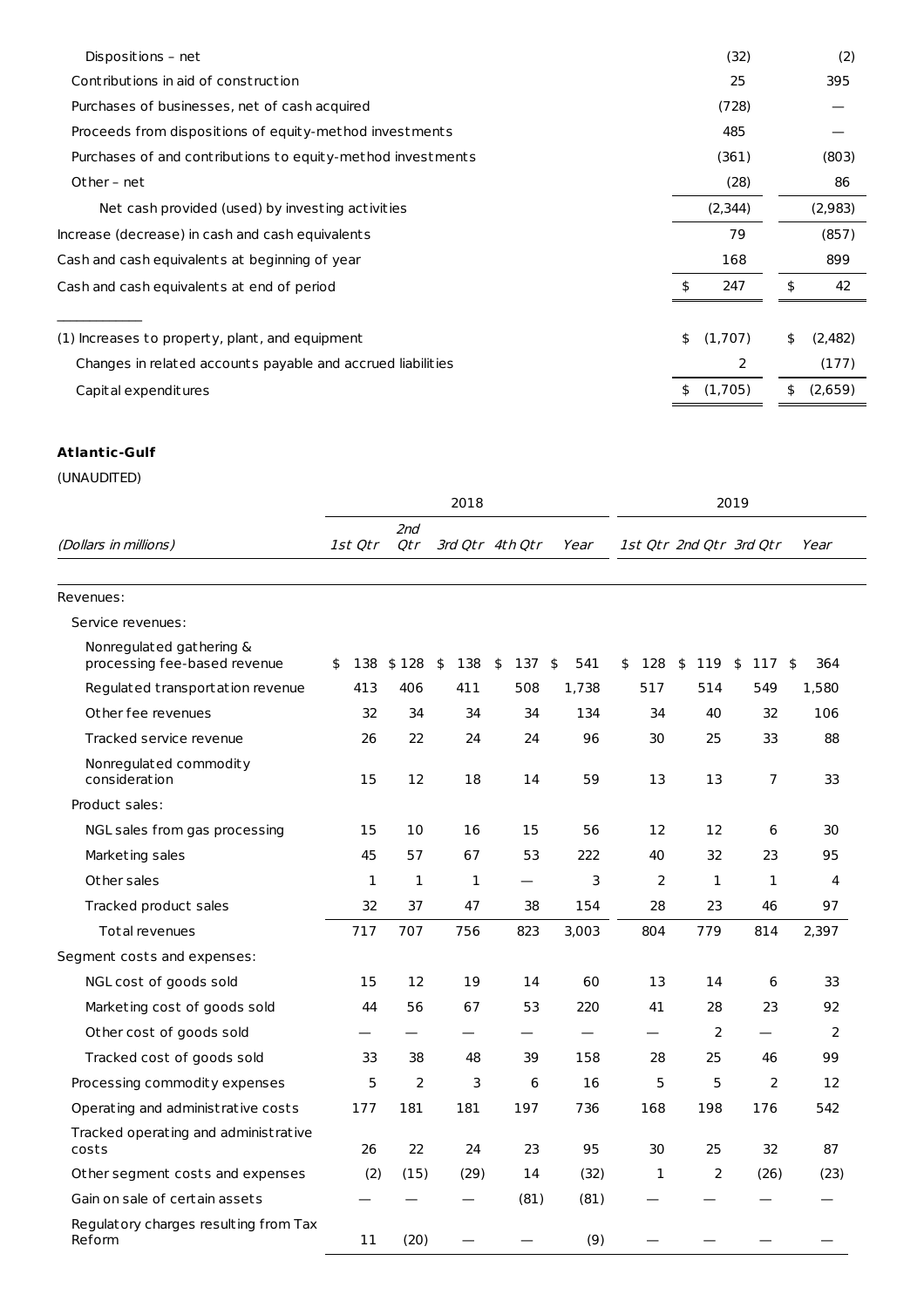| Total segment costs and expenses                                        | 309       | 276                           |               | 313  | 265       |               | 1,163          | 286                  | 299       |               | 259                    | 844                             |
|-------------------------------------------------------------------------|-----------|-------------------------------|---------------|------|-----------|---------------|----------------|----------------------|-----------|---------------|------------------------|---------------------------------|
| Proportional Modified EBITDA of equity-<br>method investments           | 43        | 44                            |               | 49   | 47        |               | 183            | 42                   | 44        |               | 44                     | 130                             |
| <b>Modified EBITDA</b>                                                  | 451       | 475                           |               | 492  | 605       |               | 2,023          | 560                  | 524       |               | 599                    | 1,683                           |
| Adjustments                                                             | 15        | (19)                          |               | (12) | (76)      |               | (92)           |                      | 35        |               | 12                     | 47                              |
| <b>Adjusted EBITDA</b>                                                  | \$<br>466 | $$456$ \$ 480                 |               |      |           |               | $$529$ \$1,931 | \$560                |           |               | $$559$ $$611$ $$1,730$ |                                 |
| <b>NGL Margin</b>                                                       | \$<br>10  | 8<br>\$                       | \$            | 12   | \$<br>9   | \$            | 39             | \$<br>$\overline{7}$ | \$<br>6   | \$            | 5                      | \$<br>18                        |
| <b>Statistics for Operated Assets</b>                                   |           |                               |               |      |           |               |                |                      |           |               |                        |                                 |
| Gathering, Processing, and Crude Oil<br>Transportation                  |           |                               |               |      |           |               |                |                      |           |               |                        |                                 |
| Gathering volumes (Bcf per day) -<br>Consolidated <sup>(1)</sup>        | 0.29      | 0.23                          |               | 0.26 | 0.24      |               | 0.26           | 0.25                 | 0.25      |               | 0.22                   | 0.24                            |
| Gathering volumes (Bcf per day) -<br>Non-consolidated <sup>(2)</sup>    | 0.24      | 0.25                          |               | 0.25 | 0.31      |               | 0.26           | 0.35                 | 0.38      |               | 0.36                   | 0.36                            |
| Plant inlet natural gas volumes (Bcf<br>per day) - Consolidated (1)     | 0.54      | 0.43                          |               | 0.51 | 0.53      |               | 0.50           | 0.53                 | 0.55      |               | 0.50                   | 0.52                            |
| Plant inlet natural gas volumes (Bcf<br>per day) - Non-consolidated (2) | 0.24      | 0.25                          |               | 0.25 | 0.32      |               | 0.27           | 0.35                 | 0.39      |               | 0.36                   | 0.36                            |
| Crude transportation volumes<br>(Mbbbls/d)                              | 142       | 132                           |               | 147  | 140       |               | 140            | 146                  | 136       |               | 128                    | 137                             |
| Consolidated <sup>(1)</sup>                                             |           |                               |               |      |           |               |                |                      |           |               |                        |                                 |
| Ethane margin (\$/gallon)                                               | \$<br>.03 | .16<br>\$                     | \$            | .24  | \$<br>.14 | \$            | .14            | \$<br>.10            | \$<br>.02 | -\$           | $.01$ \$               | .05                             |
| Non-ethane margin (\$/gallon)                                           | \$<br>.66 | .74<br>\$                     | \$            | .76  | \$<br>.58 | \$            | .68            | \$<br>.48            | \$<br>.28 | -\$           | .35                    | \$<br>.35                       |
| NGL margin (\$/gallon)                                                  | \$<br>.40 | .48<br>\$                     | $\frac{1}{2}$ | .51  | \$<br>.36 | $\frac{4}{5}$ | .43            | \$<br>.26            | \$<br>.17 | $\frac{1}{2}$ | $.22 \;$ \$            | .21                             |
| Ethane equity sales (Mbbls/d)                                           | 2.82      | 1.91                          |               | 3.05 | 2.98      |               | 2.69           | 4.16                 | 4.11      |               | 1.85                   | 3.36                            |
| Non-ethane equity sales (Mbbls/d)                                       | 3.87      | 2.35                          |               | 3.14 | 3.21      |               | 3.14           | 3.28                 | 5.34      |               | 3.15                   | 3.92                            |
| NGL equity sales (Mbbls/d)                                              | 6.69      | 4.26                          |               | 6.19 | 6.19      |               | 5.83           | 7.44                 | 9.45      |               | 5.00                   | 7.28                            |
| Ethane production (Mbbls/d)                                             | 12        | 12                            |               | 15   | 16        |               | 14             | 17                   | 14        |               | 9                      | 13                              |
| Non-ethane production (Mbbls/d)                                         | 19        | 17                            |               | 18   | 19        |               | 18             | 19                   | 19        |               | 18                     | 19                              |
| NGL production (Mbbls/d)                                                | 31        | 29                            |               | 33   | 35        |               | 32             | 36                   | 33        |               | 27                     | 32                              |
| Non-consolidated <sup>(2)</sup>                                         |           |                               |               |      |           |               |                |                      |           |               |                        |                                 |
| NGL equity sales (Mbbls/d)                                              | 3         | 5                             |               | 4    | 5         |               | 4              | $\overline{7}$       | 8         |               | 6                      | $\overline{7}$                  |
| NGL production (Mbbls/d)                                                | 18        | 20                            |               | 20   | 23        |               | 20             | 24                   | 27        |               | 24                     | 25                              |
| Transcontinental Gas Pipe Line                                          |           |                               |               |      |           |               |                |                      |           |               |                        |                                 |
| Throughput (Tbtu)                                                       |           | 1,099.9 965.5 1,092.3 1,150.9 |               |      |           |               | 4,308.5        |                      |           |               |                        | 1,183.9 1,109.4 1,216.2 3,509.5 |
| Avg. daily transportation volumes<br>(Tbtu)                             | 12.2      | 10.6                          |               | 11.9 | 12.5      |               | 11.8           | 13.2                 | 12.2      |               | 13.2                   | 12.9                            |
| Avg. daily firm reserved capacity<br>(Tbtu)                             | 15.4      | 15.0                          |               | 15.0 | 16.4      |               | 15.5           | 17.1                 | 17.0      |               | 17.3                   | 17.1                            |

(1) Excludes volumes associated with equity-method investments that are not consolidated in our results.

(2) Includes 100% of the volumes associated with operated equity-method investments.

## **West**

|                       | 2018                            | 2019 |            |                               |  |  |  |
|-----------------------|---------------------------------|------|------------|-------------------------------|--|--|--|
| (Dollars in millions) | 1st Qtr 2nd Qtr 3rd Qtr 4th Qtr | Year | lst<br>Otr | 2nd<br>3rd Qtr<br>Year<br>Otr |  |  |  |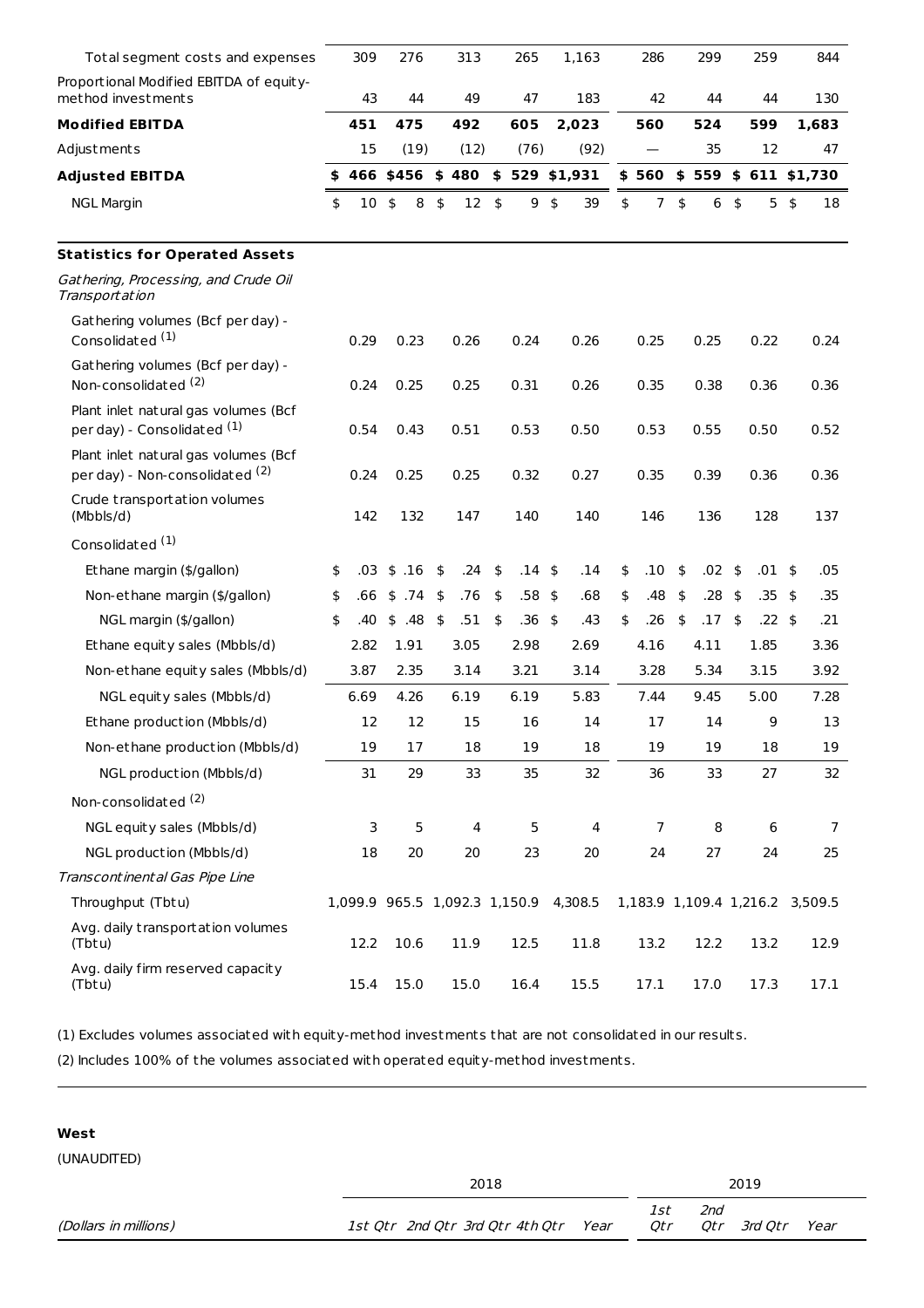| Revenues:                                                               |           |                                |           |           |                        |                  |           |                       |                           |
|-------------------------------------------------------------------------|-----------|--------------------------------|-----------|-----------|------------------------|------------------|-----------|-----------------------|---------------------------|
| Service revenues:                                                       |           |                                |           |           |                        |                  |           |                       |                           |
| Nonregulated gathering & processing<br>fee-based revenue                | 386<br>\$ | \$<br>398                      | 387<br>\$ | \$<br>335 | \$1,506                | \$319            | \$<br>331 | \$<br>$282 \;$ \$     | 932                       |
| Regulated transportation revenue                                        | 109       | 104                            | 106       | 110       | 429                    | 110              | 104       | 107                   | 321                       |
| Other fee revenues                                                      | 36        | 32                             | 40        | 41        | 149                    | 44               | 42        | 44                    | 130                       |
| Nonregulated commodity<br>consideration                                 | 82        | 78                             | 97        | 64        | 321                    | 46               | 40        | 30                    | 116                       |
| Tracked service revenues                                                |           | 1                              |           |           | 1                      |                  | 1         |                       | 1                         |
| Product sales:                                                          |           |                                |           |           |                        |                  |           |                       |                           |
| NGL sales from gas processing                                           | 85        | 76                             | 90        | 71        | 322                    | 48               | 41        | 31                    | 120                       |
| Marketing sales                                                         | 419       | 465                            | 615       | 571       | 2,070                  | 426              | 389       | 352                   | 1,167                     |
| Other sales                                                             | 10        | 9                              | 16        | 3         | 38                     | $\mathbf{1}$     | 1         | 2                     | 4                         |
| Tracked product sales                                                   | 16        | 10                             | 11        | (19)      | 18                     | 4                | 3         | 4                     | 11                        |
| Total revenues                                                          | 1,143     | 1,173                          | 1,362     | 1,176     | 4,854                  | 998              | 952       | 852                   | 2,802                     |
| Segment costs and expenses:                                             |           |                                |           |           |                        |                  |           |                       |                           |
| NGL cost of goods sold                                                  | 85        | 81                             | 101       | 66        | 333                    | 49               | 41        | 32                    | 122                       |
| Marketing cost of goods sold                                            | 418       | 458                            | 605       | 587       | 2,068                  | 421              | 389       | 354                   | 1,164                     |
| Other cost of goods sold                                                | 7         | 8                              | 12        | 2         | 29                     | 2                | 3         | (9)                   | (4)                       |
| Tracked cost of goods sold                                              | 16        | 10                             | 12        | (20)      | 18                     | 3                | 4         | 5                     | 12                        |
| Processing commodity expenses                                           | 30        | 20                             | 26        | 40        | 116                    | 31               | 19        | 13                    | 63                        |
| Operating and administrative costs                                      | 193       | 215                            | 200       | 166       | 774                    | 166              | 180       | 166                   | 512                       |
| Tracked operating and administrative<br>costs                           |           | $\mathbf{1}$                   |           |           | $\mathbf{1}$           |                  | 1         |                       | 1                         |
| Other segment costs and expenses                                        | 6         | 10                             | 19        | 15        | 50                     | 6                | 1         | 9                     | 16                        |
| Impairment of certain assets                                            |           |                                |           | 1,849     | 1,849                  | 12               | 64        |                       | 76                        |
| Gain on sale of certain assets                                          |           |                                |           | (591)     | (591)                  | 2                |           |                       | 2                         |
| Regulatory charges resulting from Tax<br>Reform                         | (7)       |                                |           |           | (7)                    |                  |           |                       |                           |
| Total segment costs and expenses                                        | 748       | 803                            | 975       | 2,114     | 4,640                  | 692              | 702       | 570                   | 1,964                     |
| Proportional Modified EBITDA of equity-<br>method investments           | 18        | 19                             | 25        | 32        | 94                     | 26               | 28        | 29                    | 83                        |
| <b>Modified EBITDA</b>                                                  | 413       | 389                            | 412       | (906)     | 308                    | 332              | 278       | 311                   | 921                       |
| Adjustments                                                             | (7)       | $\overline{\phantom{m}}$       | 12        | 1,264     | 1,269                  | 14               | 78        | 2                     | 94                        |
| <b>Adjusted EBITDA</b>                                                  | \$406     | \$389                          |           |           | $$424$ $$358$ $$1,577$ |                  |           |                       | \$346 \$356 \$313 \$1,015 |
| NGL margin                                                              | 52<br>\$  | \$<br>53                       | 60<br>\$  | \$<br>29  | \$<br>194              | \$<br>$14 \;$ \$ | 21        | \$<br>16 <sup>5</sup> | 51                        |
| <b>Statistics for Operated Assets</b>                                   |           |                                |           |           |                        |                  |           |                       |                           |
| Gathering and Processing                                                |           |                                |           |           |                        |                  |           |                       |                           |
| Gathering volumes (Bcf per day) -<br>Consolidated <sup>(1)</sup>        | 4.58      | 4.60                           | 4.48      | 3.44      | 4.27                   | 3.42             | 3.53      | 3.62                  | 3.52                      |
| Gathering volumes (Bcf per day) - Non-<br>consolidated <sup>(2)</sup>   |           | $\qquad \qquad \longleftarrow$ | 0.15      | 0.16      | 0.08                   | 0.17             | 0.15      | 0.21                  | 0.18                      |
| Plant inlet natural gas volumes (Bcf per<br>day) - Consolidated (1)     | 2.16      | 2.12                           | 2.11      | 1.65      | 2.01                   | 1.41             | 1.52      | 1.56                  | 1.49                      |
| Plant inlet natural gas volumes (Bcf per<br>day) - Non-consolidated (2) |           |                                | 0.14      | 0.17      | 0.08                   | 0.17             | 0.14      | 0.21                  | 0.11                      |
| Ethane equity sales (Mbbls/d)                                           | 19.01     | 10.23                          | 12.19     | 16.40     | 14.44                  | 14.63            | 14.59     | 3.32                  | 10.80                     |
| Non-ethane equity sales (Mbbls/d)                                       | 19.83     | 18.80                          | 19.48     | 14.40     | 18.12                  | 12.59            | 13.54     | 14.02                 | 13.39                     |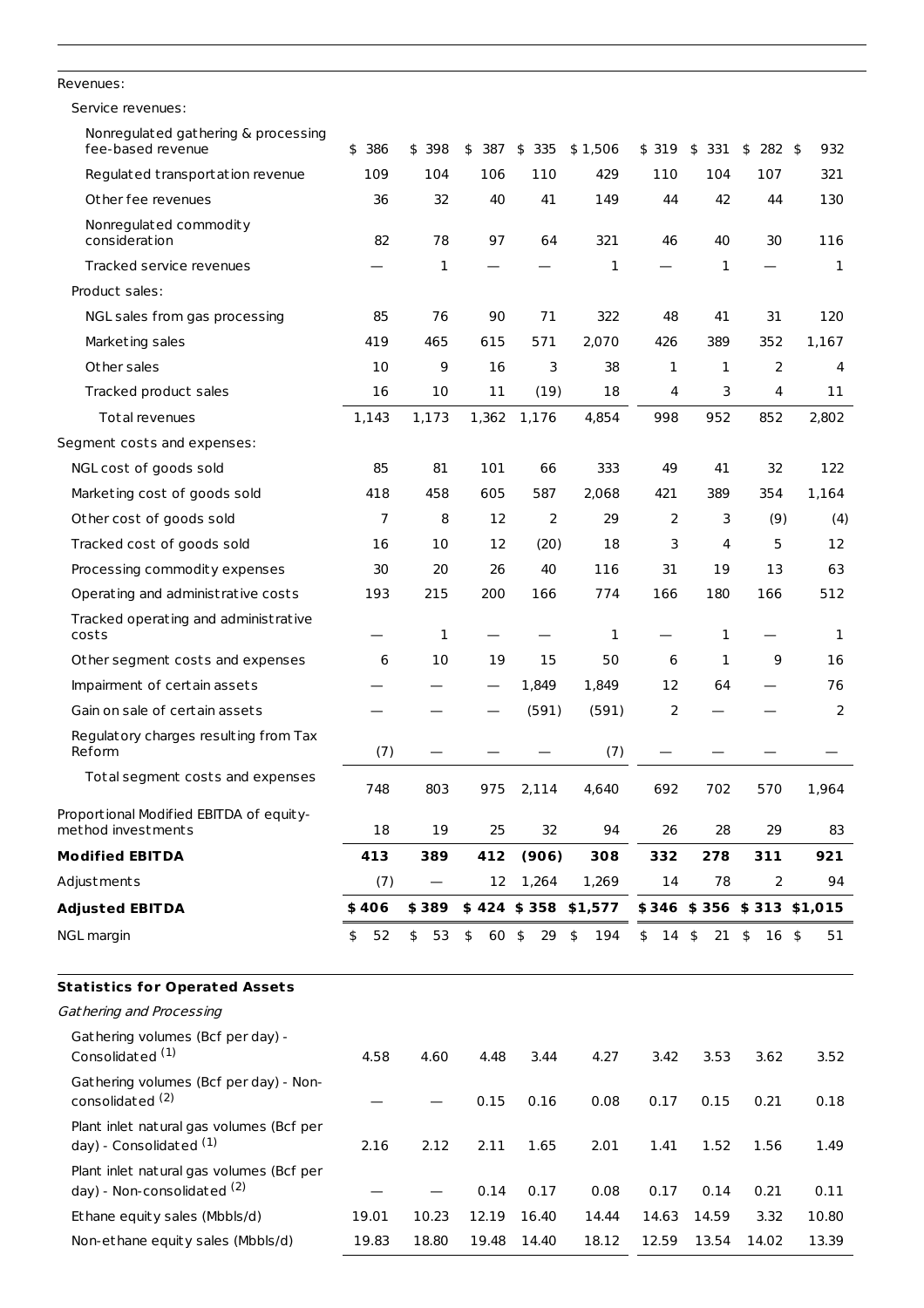| NGL equity sales (Mbbls/d)                                                        | 38.84     | 29.03     | 31.67     | 30.80         | 32.56                     | 27.22     | 28.13                | 17.34                      | 24.19  |
|-----------------------------------------------------------------------------------|-----------|-----------|-----------|---------------|---------------------------|-----------|----------------------|----------------------------|--------|
| Ethane margin (\$/gallon)                                                         | .01<br>\$ | .07<br>\$ | .18<br>\$ | .02<br>\$     | .06<br>-\$                |           |                      | \$(.03) \$(.03) \$.(06) \$ | (.03)  |
| Non-ethane margin (\$/gallon)                                                     | \$<br>.69 | .71<br>\$ | .69<br>\$ | \$<br>.49     | .65<br>$\mathbf{\hat{S}}$ | .34<br>\$ | .42<br>\$            | \$<br>$.32 \;$ \$          | .36    |
| NGL margin (\$/gallon)                                                            | \$<br>.35 | .48<br>\$ | .49<br>\$ | .24<br>\$     | .39<br>-\$                | \$<br>.14 | .19<br>\$            | $.25$ \$<br>\$             | .19    |
| Ethane production (Mbbls/d)                                                       | 31        | 26        | 28        | 29            | 28                        | 29        | 22                   | 9                          | 20     |
| Non-ethane production (Mbbls/d) -<br>Consolidated <sup>(1)</sup>                  | 62        | 61        | 59        | 41            | 55                        | 33        | 37                   | 39                         | 36     |
| Non-ethane production (Mbbls/d) -<br>Jackalope equity-method investment -<br>100% |           |           | 5         | 5             | 3                         | 6         | 1                    |                            | 2      |
| NGL production (Mbbls/d)                                                          | 93        | 87        | 92        | 75            | 86                        | 68        | 60                   | 48                         | 58     |
| <b>NGL</b> and Crude Transportation volumes<br>(Mbbls) $(3)$                      | 21,263    | 21,334    |           | 22,105 23,049 | 87,751                    |           | 22,848 24,465 22,972 |                            | 70,285 |
| Northwest Pipeline LLC                                                            |           |           |           |               |                           |           |                      |                            |        |
| Throughput (Tbtu)                                                                 | 226.1     | 188.1     | 193.5     | 212.3         | 820.0                     | 243.5     | 184.6                | 179.2                      | 607.3  |
| Avg. daily transportation volumes (Tbtu)                                          |           |           |           |               |                           |           |                      |                            |        |
|                                                                                   | 2.5       | 2.1       | 2.1       | 2.3           | 2.2                       | 2.7       | 2.0                  | 1.9                        | 2.2    |

(1) Excludes volumes associated with equity-method investments that are not consolidated in our results.

(2) Includes 100% of the volumes associated with operated equity-method investments, including the Jackalope Gas Gathering System and Rocky Mountain Midst ream.

(3) Includes 100% of the volumes associated with operated equity-method investments, including the Overland Pass Pipeline Company and Rocky Mountain Midst ream.

## **Northeast G&P**

| (UNAUDITED) |  |
|-------------|--|
|-------------|--|

|                                                             |       |                         | 2018             |                | 2019  |                   |            |               |       |  |  |
|-------------------------------------------------------------|-------|-------------------------|------------------|----------------|-------|-------------------|------------|---------------|-------|--|--|
| (Dollars in millions)                                       |       | 1st Qtr 2nd Qtr 3rd Qtr |                  | 4th<br>Qtr     | Year  | <i>1st</i><br>Qtr | 2nd<br>Otr | 3rd<br>Qtr    | Year  |  |  |
| Revenues:                                                   |       |                         |                  |                |       |                   |            |               |       |  |  |
| Service revenues:                                           |       |                         |                  |                |       |                   |            |               |       |  |  |
| Nonregulated gathering and processing fee-<br>based revenue | \$189 | \$196                   | $$211$ \$ 226 \$ |                | 822   | \$230             | \$ 267     | $$284$ $$781$ |       |  |  |
| Other fee revenues                                          | 39    | 36                      | 36               | 43             | 154   | 46                | 63         | 69            | 178   |  |  |
| Nonregulated commodity consideration                        | 4     | 4                       | 6                | 6              | 20    | 5                 | 3          | 1             | 9     |  |  |
| Product sales:                                              |       |                         |                  |                |       |                   |            |               |       |  |  |
| NGL sales from gas processing                               | 4     | 5                       | 6                | 5              | 20    | 5                 | 3          |               | 8     |  |  |
| Marketing sales                                             | 89    | 65                      | 57               | 35             | 246   | 37                | 28         | 26            | 91    |  |  |
| Tracked product sales                                       | 5     | 5                       | 6                | 5              | 21    | 5                 | 6          | 4             | 15    |  |  |
| Total revenues                                              | 330   | 311                     | 322              | 320            | 1,283 | 328               | 370        | 384           | 1,082 |  |  |
| Segment costs and expenses:                                 |       |                         |                  |                |       |                   |            |               |       |  |  |
| NGL cost of goods sold                                      | 4     | 5                       | 6                | 5              | 20    | 5                 | 3          |               | 8     |  |  |
| Marketing cost of goods sold                                | 90    | 65                      | 57               | 36             | 248   | 37                | 29         | 26            | 92    |  |  |
| Processing commodity expenses                               | 2     | 2                       | 3                | $\overline{2}$ | 9     | 3                 | 2          | 1             | 6     |  |  |
| Operating and administrative costs                          | 85    | 91                      | 96               | 108            | 380   | 97                | 130        | 120           | 347   |  |  |
| Other segment costs and expenses                            | 2     | 1                       | 4                | 5              | 12    | 4                 |            | (3)           | 1     |  |  |
| Tracked cost of goods sold                                  | 5     | 7                       | 6                | 3              | 21    | 5                 | 6          | 3             | 14    |  |  |
| Total segment costs and expenses                            | 188   | 171                     | 172              | 159            | 690   | 151               | 170        | 147           | 468   |  |  |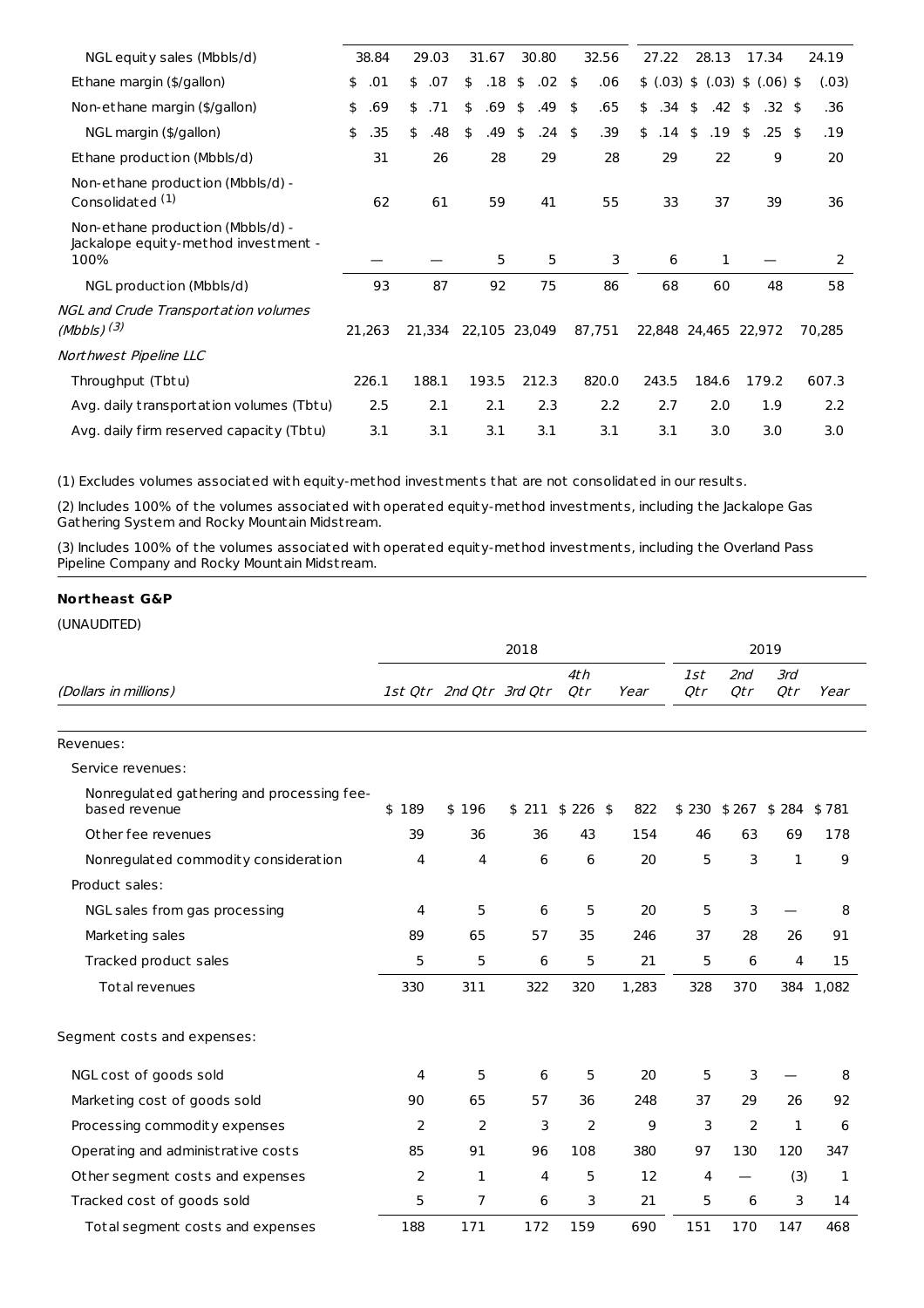| Proportional Modified EBITDA of equity-method<br><i>investments</i>   | 108                  | 115     | 131  | 139                              | 493                  | 122  | 103                            | 108   | 333     |
|-----------------------------------------------------------------------|----------------------|---------|------|----------------------------------|----------------------|------|--------------------------------|-------|---------|
| <b>Modified EBITDA</b>                                                | 250                  | 255     | 281  | 300                              | 1.086                | 299  | 303                            | 345   | 947     |
| Adjust ments                                                          |                      |         |      | 4                                | 4                    | 3    | 16                             | (2)   | 17      |
| <b>Adjusted EBITDA</b>                                                | \$250                | \$255   |      |                                  | $$281$ \$304 \$1,090 |      | \$302 \$319 \$343 \$964        |       |         |
| <b>NGL</b> margin                                                     | $\overline{2}$<br>\$ | \$<br>2 | \$   | 3 <sup>5</sup><br>$\overline{4}$ | \$<br>11             | \$   | 2 <sub>5</sub><br>$\mathbf{1}$ | $s -$ | \$<br>3 |
| <b>Statistics for Operated Assets</b>                                 |                      |         |      |                                  |                      |      |                                |       |         |
| Gathering and Processing                                              |                      |         |      |                                  |                      |      |                                |       |         |
| Gathering volumes (Bcf per day) -<br>Consolidated (1)                 | 3.38                 | 3.45    | 3.67 | 4.02                             | 3.63                 | 4.05 | 4.16                           | 4.33  | 4.18    |
| Gathering volumes (Bcf per day) - Non-<br>consolidated <sup>(2)</sup> | 3.82                 | 3.59    | 3.73 | 3.89                             | 3.76                 | 4.27 | 4.08                           | 4.35  | 4.23    |
| Plant inlet natural gas volumes (Bcf per day)                         | 0.49                 | 0.55    | 0.52 | 0.52                             | 0.52                 | 0.63 | 1.04                           | 1.16  | 0.94    |
| Ethane equity sales (Mbbls/d)                                         | 1.33                 | 3.17    | 2.74 | 2.80                             | 2.52                 | 2.73 | 1.83                           | 1.94  | 2.16    |
| Non-ethane equity sales (Mbbls/d)                                     | 0.79                 | 1.09    | 1.49 | 1.28                             | 1.16                 | 1.21 | 1.09                           | 0.67  | 0.99    |
| NGL equity sales (Mbbls/d)                                            | 2.12                 | 4.26    | 4.23 | 4.08                             | 3.68                 | 3.94 | 2.92                           | 2.61  | 3.15    |
| Ethane production (Mbbls/d)                                           | 23                   | 27      | 26   | 20                               | 24                   | 22   | 24                             | 24    | 23      |
| Non-ethane production (Mbbls/d)                                       | 21                   | 21      | 23   | 22                               | 22                   | 22   | 34                             | 54    | 37      |
| NGL production (Mbbls/d)                                              | 44                   | 48      | 49   | 42                               | 46                   | 44   | 58                             | 78    | 60      |

(1) Includes gathering volumes associated with Susquehanna Supply Hub, the Northeast JV, and Utica Supply Hub, all of which are consolidated.

(2) Includes 100% of the volumes associated with operated equity-method investments, including the Laurel Mountain Midst ream partnership; and the Bradford Supply Hub and a portion of the Marcellus South Supply Hub within the Appalachia Midst ream Services partnership. Volumes handled by Blue Racer Midst ream (gathering and processing), which we do not operate, are not included.

## **Capital Expenditures and Investments**

|                                  | 2018     |    |                                 |    |             |    |       |    |                                             |    | 2019            |    |     |    |            |  |      |
|----------------------------------|----------|----|---------------------------------|----|-------------|----|-------|----|---------------------------------------------|----|-----------------|----|-----|----|------------|--|------|
| (Dollars in millions)            |          |    | 1st Qtr 2nd Qtr 3rd Qtr 4th Qtr |    |             |    |       |    | Year                                        |    | 1st Qtr 2nd Qtr |    |     |    | 3rd<br>Qtr |  | Year |
| <b>Capital expenditures:</b>     |          |    |                                 |    |             |    |       |    |                                             |    |                 |    |     |    |            |  |      |
| Northeast G&P                    | \$114    | \$ | $104 \text{ }$ \$               |    | 114         | \$ | 139   | \$ | 471                                         | \$ | 152             | \$ | 177 |    | $$131$ \$  |  | 460  |
| Atlantic-Gulf                    | 764      |    | 746                             |    | 549         |    | 359   |    | 2,418                                       |    | 193             |    | 234 |    | 497        |  | 924  |
| West                             | 69       |    | 74                              |    | 96          |    | 93    |    | 332                                         |    | 69              |    | 80  |    | 153        |  | 302  |
| Other                            | 10       |    | 9                               |    | 10          |    | 6     |    | 35                                          |    | 8               |    | 6   |    | 5          |  | 19   |
| Total <sup>(1)</sup>             | \$957    | \$ | $933$ \$                        |    |             |    |       |    | 769 \$597 \$3,256 \$422 \$497 \$786 \$1,705 |    |                 |    |     |    |            |  |      |
| <b>Purchases of investments:</b> |          |    |                                 |    |             |    |       |    |                                             |    |                 |    |     |    |            |  |      |
| Northeast G&P                    | \$<br>20 | \$ | 70                              | \$ | $114 \;$ \$ |    | 58 \$ |    | 262                                         | \$ | 47              | \$ | 61  | \$ | 34\$       |  | 142  |
| Atlantic-Gulf                    | 1        |    |                                 |    | 5           |    |       |    | 6                                           |    |                 |    | 12  |    | 3          |  | 15   |
| West                             |          |    |                                 |    | 593         |    | 271   |    | 864                                         |    | 52              |    | 70  |    | 82         |  | 204  |
| Total                            | \$<br>21 | \$ | 70 \$                           |    |             |    |       |    | 712 \$ 329 \$1,132                          | \$ | 99              | \$ | 143 |    | $$119$ \$  |  | 361  |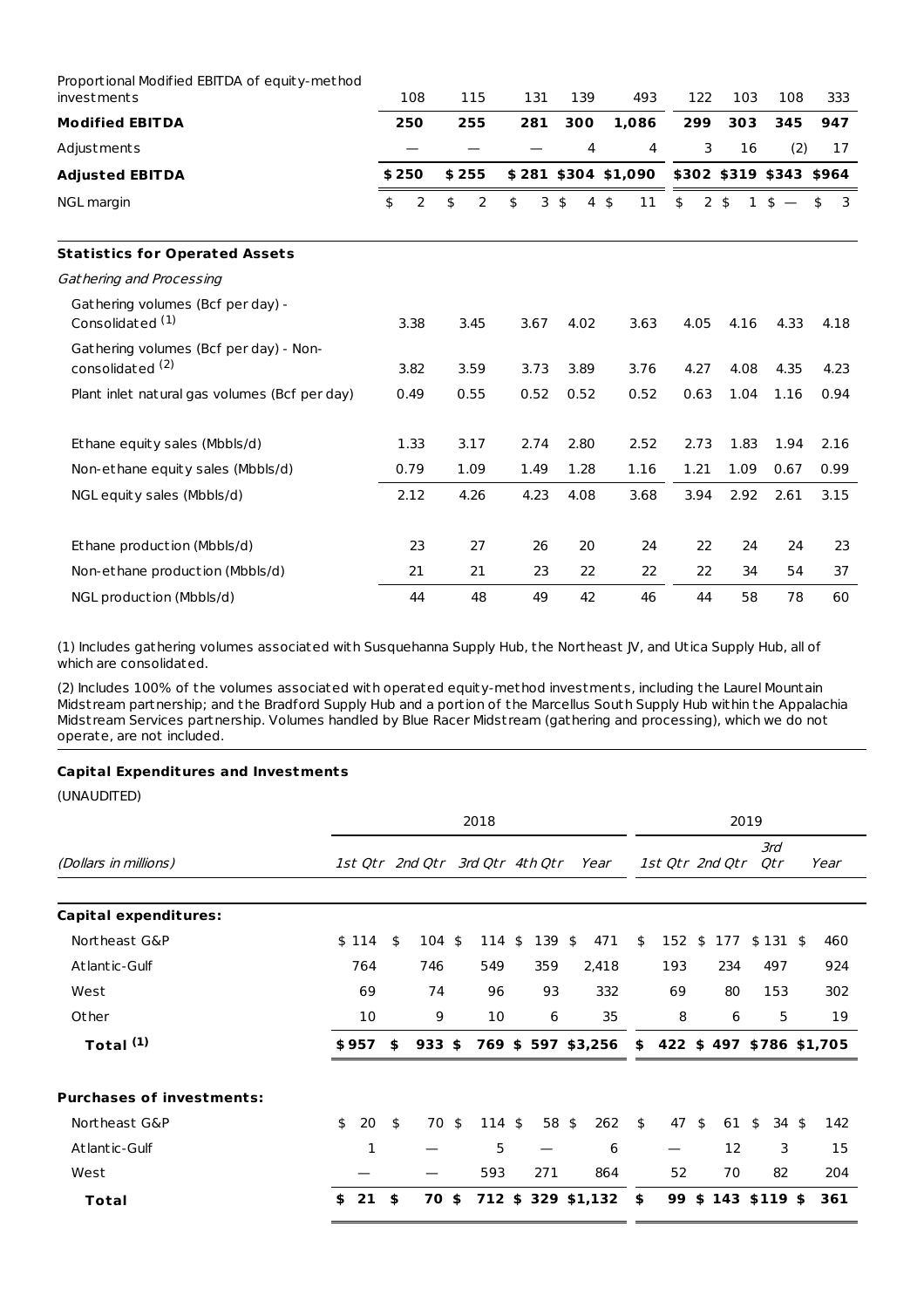| Northeast G&P                                                        | \$134   | \$<br>174 \$                      | $228$ \$ |                | 197 \$     |                 | 733                             | \$<br>199                     | \$           | 238                     | $$165$ \$ |     | 602       |
|----------------------------------------------------------------------|---------|-----------------------------------|----------|----------------|------------|-----------------|---------------------------------|-------------------------------|--------------|-------------------------|-----------|-----|-----------|
| Atlantic-Gulf                                                        | 765     | 746                               | 554      |                | 359        |                 | 2,424                           | 193                           |              | 246                     |           | 500 | 939       |
| West                                                                 | 69      | 74                                | 689      |                | 364        |                 | 1,196                           | 121                           |              | 150                     |           | 235 | 506       |
| Other                                                                | 10      | 9                                 | 10       |                | 6          |                 | 35                              | 8                             |              | 6                       |           | 5   | 19        |
| <b>Total</b>                                                         | \$978   | $$1,003$ $$1,481$ $$926$ $$4,388$ |          |                |            |                 |                                 | \$                            |              | 521 \$640 \$905 \$2,066 |           |     |           |
| <b>Capital investments:</b>                                          |         |                                   |          |                |            |                 |                                 |                               |              |                         |           |     |           |
| Increases to property, plant, and<br>equipment                       | \$934   | \$<br>$930 \text{ }$ \$           |          |                |            |                 | 618 \$ 539 \$ 3,021             | \$                            |              | 418 \$559 \$730 \$1,707 |           |     |           |
| Purchases of businesses, net of cash<br>acquired                     |         |                                   |          |                |            |                 |                                 | 727                           |              |                         |           | 1   | 728       |
| Purchases of investments                                             | 21      | 70                                | 712      |                | 329        |                 | 1,132                           | 99                            |              | 143                     |           | 119 | 361       |
| <b>Total</b>                                                         | \$955   |                                   |          |                |            |                 | $$1,000$ \$1,330 \$ 868 \$4,153 | $$1,244$ \$ 702 \$850 \$2,796 |              |                         |           |     |           |
| (1) Increases to property, plant, and<br>equipment                   | \$934   | \$<br>$930 \text{ }$              |          |                |            |                 | 618 \$ 539 \$ 3,021             | \$                            |              | 418 \$559 \$730 \$1,707 |           |     |           |
| Changes in related accounts payable and<br>accrued liabilities       | 23      | 3                                 | 151      |                | 58         |                 | 235                             | $\overline{4}$                |              | (62)                    |           | 56  | (2)       |
| Capital expenditures                                                 | \$957   | \$<br>$933$ \$                    |          |                |            |                 | 769 \$597 \$3,256               | \$                            |              | 422 \$497 \$786 \$1,705 |           |     |           |
| Contributions from noncontrolling<br>interests                       | 3<br>\$ | \$<br>8                           | \$       | 2 <sub>5</sub> |            | $2 \frac{1}{2}$ | 15                              | \$                            | $4 \text{ }$ | 28                      | \$        |     | \$<br>32  |
| Contributions in aid of construction                                 | \$190   | \$<br>149 \$                      | 56 \$    |                | $16 \;$ \$ |                 | 411                             | \$<br>$10 \;$ \$              |              | 8                       | \$        | 7\$ | 25        |
| Proceeds from sale of businesses, net of<br>cash divested            | \$      | \$                                | \$       |                |            |                 | \$1,296 \$1,296                 | \$<br>$(2)$ \$                |              |                         |           |     | \$<br>(2) |
| Proceeds from sale of partial interest in<br>consolidated subsidiary | \$      | \$                                | \$       | \$             |            | \$              |                                 | \$                            |              | $$1,330$ \$ -           |           |     | \$1,330   |
| Proceeds from disposition of equity-<br>method investments           | \$      | \$                                | \$       | \$             |            |                 |                                 | \$                            |              | \$485                   | $s -$     |     | \$<br>485 |

## **Non-GAAP Measures**

**Summary:**

This news release and accompanying materials may include certain financial measures – Adjusted EBITDA, adjusted income ("earnings"), adjusted earnings per share, dist ributable cash flow and dividend coverage ratio – that are non-GAAP financial measures as defined under the rules of the SEC.

Our segment performance measure, Modified EBITDA, is defined as net income (loss) before income (loss) from discontinued operations, income tax expense, net interest expense, equity earnings from equity-method investments, other net investing income, impairments of equity investments and goodwill, depreciation and amortization expense, and accretion expense associated with asset retirement obligations for nonregulated operations. We also add our proportional ownership share (based on ownership interest) of Modified EBITDA of equity-method investments.

Adjusted EBITDA further excludes items of income or loss that we characterize as unrepresentative of our ongoing operations. Management believes this measure provides investors meaningful insight into results from ongoing operations.

Dist ributable cash flow is defined as Adjusted EBITDA less maintenance capital expenditures, cash portion of net interest expense, income att ributable to or dividends/ dist ributions paid to noncont rolling interests and cash income taxes, and certain other adjustments that management believes affects the comparability of results. Adjustments for maintenance capital expenditures and cash portion of interest expense include our proportionate share of these items of our equitymethod investments. We also calculate the ratio of dist ributable cash flow to the total cash dividends paid (dividend coverage ratio). This measure reflects Williams' dist ributable cash flow relative to its actual cash dividends paid.

This news release is accompanied by a reconciliation of these non-GAAP financial measures to their nearest GAAP financial measures. Management uses these financial measures because they are accepted financial indicators used by investors to compare company performance. In addition, management believes that these measures provide investors an enhanced perspective of the operating performance of assets and the cash that the business is generating.

Neither Adjusted EBITDA, adjusted income, nor dist ributable cash flow are intended to represent cash flows for the period, nor are they presented as an alternative to net income or cash flow from operations. They should not be considered in isolation or as substitutes for a measure of performance prepared in accordance with United States generally accepted accounting principles.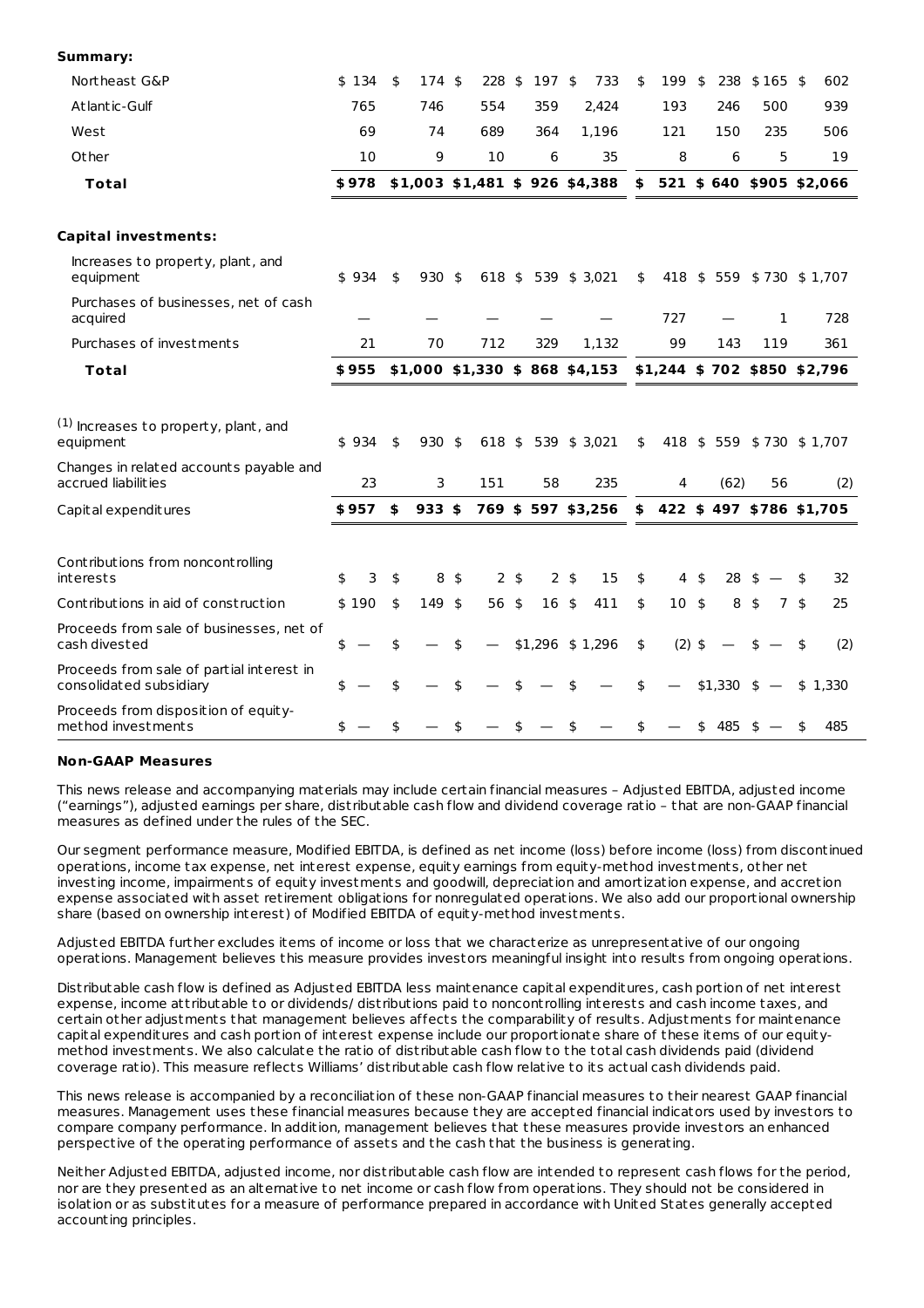## **Reconciliation of Income (Loss) Attributable to The Williams Companies, Inc. to Adjusted Income**

|                                                                                                                                                |                |                 |               | 2018         |                    |       |                |                |              | 2019                     |              |                          |                |
|------------------------------------------------------------------------------------------------------------------------------------------------|----------------|-----------------|---------------|--------------|--------------------|-------|----------------|----------------|--------------|--------------------------|--------------|--------------------------|----------------|
| (Dollars in millions,<br>except per-share<br>amounts)                                                                                          |                | 1st Qtr 2nd Qtr |               | 3rd Qtr      | 4th Otr            | Year  |                | 1st Qtr        | 2nd Qtr      |                          | 3rd Qtr      |                          | Year           |
| Income (loss)<br>attributable to The<br><b>Williams Companies,</b><br>Inc. available to<br>common<br>stockholders                              | \$<br>$152$ \$ | 135             | $\frac{1}{2}$ | 129 \$       | $(572)$ \$ $(156)$ |       |                | \$<br>$194$ \$ | 310          | \$                       | 220          | $\overline{\phantom{a}}$ | 724            |
| Income (loss) -<br>diluted earnings<br>(loss) per common<br>share <sup>(1)</sup>                                                               | \$<br>$.18$ \$ | .16             | $\frac{1}{2}$ | $.13 \;$ \$  | $(.47)$ \$         | (.16) |                | \$<br>$.16$ \$ | .26          | $\overline{\phantom{a}}$ | $.18$ \$     |                          | .60            |
| <b>Adjustments:</b>                                                                                                                            |                |                 |               |              |                    |       |                |                |              |                          |              |                          |                |
| Northeast G&P                                                                                                                                  |                |                 |               |              |                    |       |                |                |              |                          |              |                          |                |
| Expenses associated<br>with new venture                                                                                                        | \$             |                 |               |              | \$                 |       |                | \$<br>3        | \$<br>6      | $\frac{4}{3}$            | $\mathbf{1}$ | \$                       | 10             |
| Settlement charge<br>from pension early<br>payout program                                                                                      |                |                 |               |              | 4                  |       | 4              |                |              |                          |              |                          |                |
| Severance and related<br>costs                                                                                                                 |                |                 |               |              |                    |       |                |                | 10           |                          | (3)          |                          | $\overline{7}$ |
| <b>Total Northeast G&amp;P</b><br>adjustments                                                                                                  |                |                 |               |              | 4                  |       | 4              | 3              | 16           |                          | (2)          |                          | 17             |
| Atlantic-Gulf                                                                                                                                  |                |                 |               |              |                    |       |                |                |              |                          |              |                          |                |
| Constitution Pipeline<br>project development<br>costs                                                                                          | 2              | 1               |               | $\mathbf{1}$ |                    |       | 4              |                | $\mathbf{1}$ |                          | 1            |                          | 2              |
| Settlement charge<br>from pension early<br>payout program                                                                                      |                |                 |               |              | $\overline{7}$     |       | $\overline{7}$ |                |              |                          |              |                          |                |
| Regulatory<br>adjustments resulting<br>from Tax Reform                                                                                         | 11             | (20)            |               |              |                    |       | (9)            |                |              |                          |              |                          |                |
| Benefit of regulatory<br>asset associated with<br>increase in Transco's<br>estimated deferred<br>state income tax rate<br>following WPZ Merger |                |                 |               | (3)          |                    |       | (3)            |                |              |                          |              |                          |                |
| Share of regulatory<br>charges resulting from<br>Tax Reform for equity-<br>method investments                                                  | $\mathsf{2}\,$ |                 |               |              |                    |       | $\mathbf 2$    |                |              |                          |              |                          |                |
| Reversal of<br>expenditures<br>capitalized in prior<br>years                                                                                   |                |                 |               |              |                    |       |                |                | 15           |                          |              |                          | 15             |
| Gain on sale of certain<br>Gulf Coast pipeline<br>assets                                                                                       |                |                 |               |              | (81)               | (81)  |                |                |              |                          |              |                          |                |
| Gain on asset<br>retirement                                                                                                                    |                |                 |               | (10)         | (2)                | (12)  |                |                |              |                          |              |                          |                |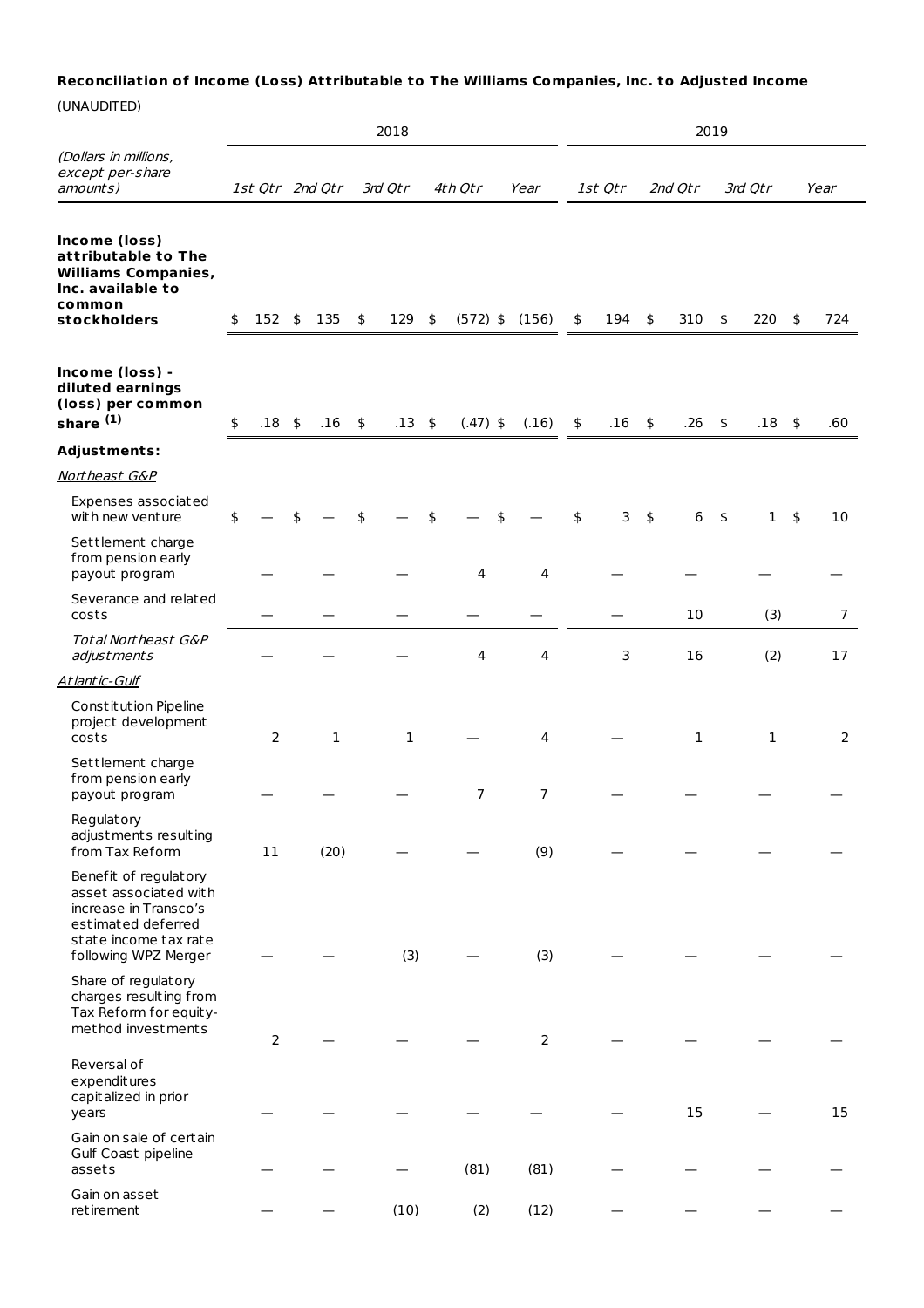| Severance and related<br>costs                                                                                                                                        |                |      |      |              |       |                | 19  | 11             | 30  |
|-----------------------------------------------------------------------------------------------------------------------------------------------------------------------|----------------|------|------|--------------|-------|----------------|-----|----------------|-----|
| <b>Total Atlantic-Gulf</b><br>adjustments                                                                                                                             | 15             | (19) | (12) | (76)         | (92)  |                | 35  | 12             | 47  |
| <b>West</b>                                                                                                                                                           |                |      |      |              |       |                |     |                |     |
| Impairment of certain<br>assets                                                                                                                                       |                |      |      | 1,849        | 1,849 | 12             | 64  |                | 76  |
| Settlement charge<br>from pension early<br>payout program                                                                                                             |                |      |      | 6            | 6     |                |     |                |     |
| Regulatory<br>adjustments resulting<br>from Tax Reform                                                                                                                | (7)            |      |      |              | (7)   |                |     |                |     |
| Charge for regulatory<br>liability associated with<br>the decrease in<br>Northwest Pipeline's<br>estimated deferred<br>state income tax rates<br>following WPZ Merger |                |      | 12   |              | 12    |                |     |                |     |
| Gain on sale of Four<br>Corners assets                                                                                                                                |                |      |      | (591)        | (591) | $\overline{2}$ |     |                | 2   |
| Severance and related<br>costs                                                                                                                                        |                |      |      |              |       |                | 14  | $\overline{2}$ | 16  |
| <b>Total West</b><br>adjustments                                                                                                                                      | (7)            |      | 12   | 1,264        | 1,269 | 14             | 78  | $\overline{2}$ | 94  |
| <b>Other</b>                                                                                                                                                          |                |      |      |              |       |                |     |                |     |
| Loss on early<br>retirement of debt                                                                                                                                   | 7              |      |      |              | 7     |                |     |                |     |
| Impairment of certain<br>assets                                                                                                                                       |                | 66   |      |              | 66    |                |     |                |     |
| Settlement charge<br>from pension early<br>payout program                                                                                                             |                |      |      | 5            | 5     |                |     |                |     |
| Regulatory<br>adjustments resulting<br>from Tax Reform                                                                                                                |                | 1    |      |              | 1     |                |     |                |     |
| (Benefit) adjustment<br>of regulatory assets<br>associated with<br>increase in Transco's<br>estimated deferred<br>state income tax rate<br>following WPZ Merger       |                |      | (45) |              | (45)  | 12             |     |                | 12  |
| WPZ Merger costs                                                                                                                                                      |                | 4    | 15   | $\mathbf{1}$ | 20    |                |     |                |     |
| Gain on sale of certain<br>Gulf Coast pipeline<br>systems                                                                                                             |                |      |      | (20)         | (20)  |                |     |                |     |
| Charit able contribution<br>of preferred stock to<br>Williams Foundation                                                                                              |                |      | 35   |              | 35    |                |     |                |     |
| Accrual for loss<br>contingencies<br>associated with former<br>operations                                                                                             |                |      |      |              |       |                |     | 9              | 9   |
| Total Other<br>adjustments                                                                                                                                            | $\overline{7}$ | 71   | 5    | (14)         | 69    | 12             |     | 9              | 21  |
| Adjustments included in<br>Modified EBITDA                                                                                                                            | 15             | 52   | 5    | 1,178        | 1,250 | 29             | 129 | 21             | 179 |

<u>Adjustments below</u> <u>Modified EBITDA</u>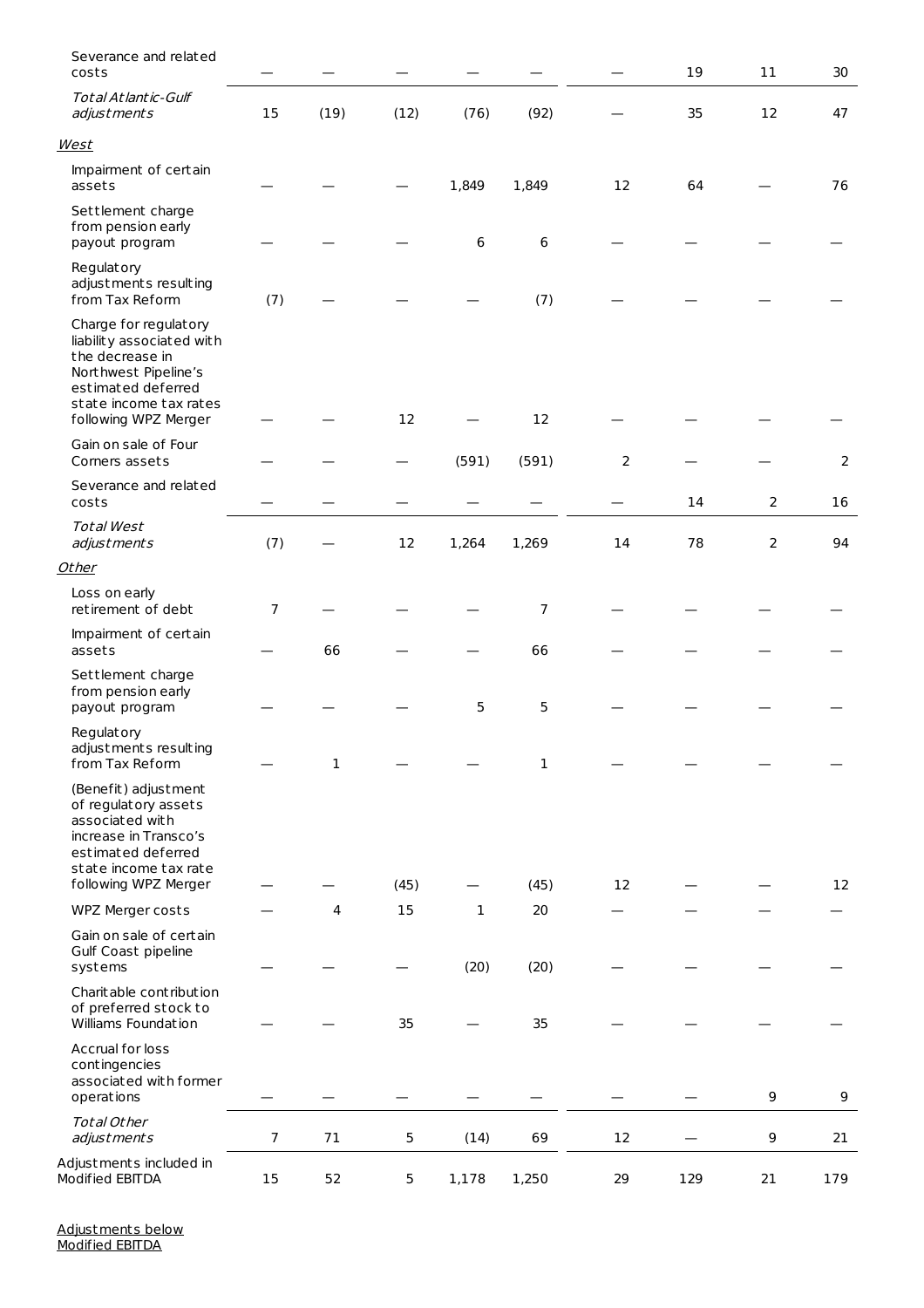| <b>Weighted-average</b><br>shares - diluted<br>(thousands)             |                |            |               |             | 830,197 830,107 1,026,504 1,212,822 976,097 |             |           |              |                          | 1,213,592 1,214,065 1,214,165 1,213,943 |            |                |  |
|------------------------------------------------------------------------|----------------|------------|---------------|-------------|---------------------------------------------|-------------|-----------|--------------|--------------------------|-----------------------------------------|------------|----------------|--|
| <b>Adjusted diluted</b><br>earnings per<br>common share (1)            | \$<br>$.19$ \$ | .17        | $\frac{1}{2}$ | $.24 \;$ \$ | $.19$ \$                                    | .79         | \$<br>.22 | \$<br>.26    | $\overline{\phantom{a}}$ | .26                                     | $\sqrt{5}$ | .75            |  |
| <b>Adjusted income</b><br>available to common<br>stockholders          | \$<br>159      | \$<br>143  | \$            | 243         | \$<br>$230$ \$                              | 775         | \$<br>273 | \$<br>313    | \$                       | 321                                     | \$         | 907            |  |
| Adjustments for tax-<br>related items <sup>(2)</sup>                   |                |            |               | 110         |                                             | 110         |           |              |                          |                                         |            |                |  |
| Less tax effect for<br>above items                                     | (3)            | (3)        |               | (1)         | (267)                                       | (274)       | (26)      | (1)          |                          | (34)                                    |            | (61)           |  |
| <b>Total adjustments</b>                                               | 10             | 11         |               | 5           | 1,069                                       | 1,095       | 105       | 4            |                          | 135                                     |            | 244            |  |
| Allocation of<br>adjustments to<br>noncont rolling<br><i>interests</i> | (5)<br>(5)     | 21<br>(41) |               |             | (109)                                       | 16<br>(155) | 76        | (1)<br>(125) |                          | 114                                     |            | (1)<br>65      |  |
| Gain on sale of equity-<br>method investments                          |                |            |               |             |                                             |             |           | (122)        |                          |                                         |            | (122)          |  |
| Impairment of equity-<br>method investments                            |                |            |               |             | 32                                          | 32          | 74        | (2)          |                          | 114                                     |            | 186            |  |
| Gain on<br>deconsolidation of<br>certain Permian assets                |                |            |               |             | (141)                                       | (141)       | 2         |              |                          |                                         |            | $\overline{2}$ |  |
| Gain on<br>deconsolidation of<br>Jackalope interest                    |                | (62)       |               |             |                                             | (62)        |           |              |                          |                                         |            |                |  |

(1) The sum of earnings per share for the quarters may not equal the total earnings per share for the year due to changes in the weighted-average number of common shares outstanding.

(2) The third quarter of 2018 reflects tax adjustments driven by the WPZ Merger, primarily a valuation allowance for foreign tax credits.

## **Reconciliation of Distributable Cash Flow (DCF)**

| 2018 |     |                       |            |            |            |      |
|------|-----|-----------------------|------------|------------|------------|------|
| 3rd  | 4th | Year                  | lst<br>Otr | 2nd<br>Otr | 3rd<br>Otr | Year |
|      |     | 1st Otr 2nd Otr - Otr | Qtr        |            |            | 2019 |

## **The Williams Companies, Inc.**

Reconciliation of GAAP "Net Income (Loss)" to Non-GAAP "Modified EBITDA", "Adjusted EBITDA" and "Dist ributable cash flow"

| Net income (loss)                                                                     | \$270 |      | $$269$ \$ 200 | $$$ (546) \$ | 193   | $$214$ \$ 324 \$ 242 |       |      | 780<br>\$ |
|---------------------------------------------------------------------------------------|-------|------|---------------|--------------|-------|----------------------|-------|------|-----------|
| Provision (benefit) for income taxes                                                  | 55    | 52   | 190           | (159)        | 138   | 69                   | 98    | 77   | 244       |
| Interest expense                                                                      | 273   | 275  | 270           | 294          | 1,112 | 296                  | 296   | 296  | 888       |
| Equity (earnings) losses                                                              | (82)  | (92) | (105)         | (117)        | (396) | (80)                 | (87)  | (93) | (260)     |
| Other investing (income) loss - net                                                   | (4)   | (68) | (2)           | (113)        | (187) | 73                   | (126) | 107  | 54        |
| Proportional Modified EBITDA of equity-method<br>investments                          | 169   | 178  | 205           | 218          | 770   | 190                  | 175   | 181  | 546       |
| Depreciation and amortization expenses                                                | 431   | 434  | 425           | 435          | 1.725 | 416                  | 424   | 435  | 1.275     |
| Accretion for asset retirement obligations<br>associated with nonregulated operations | 8     | 10   | 8             | 7            | 33    | 9                    | 8     | 8    | 25        |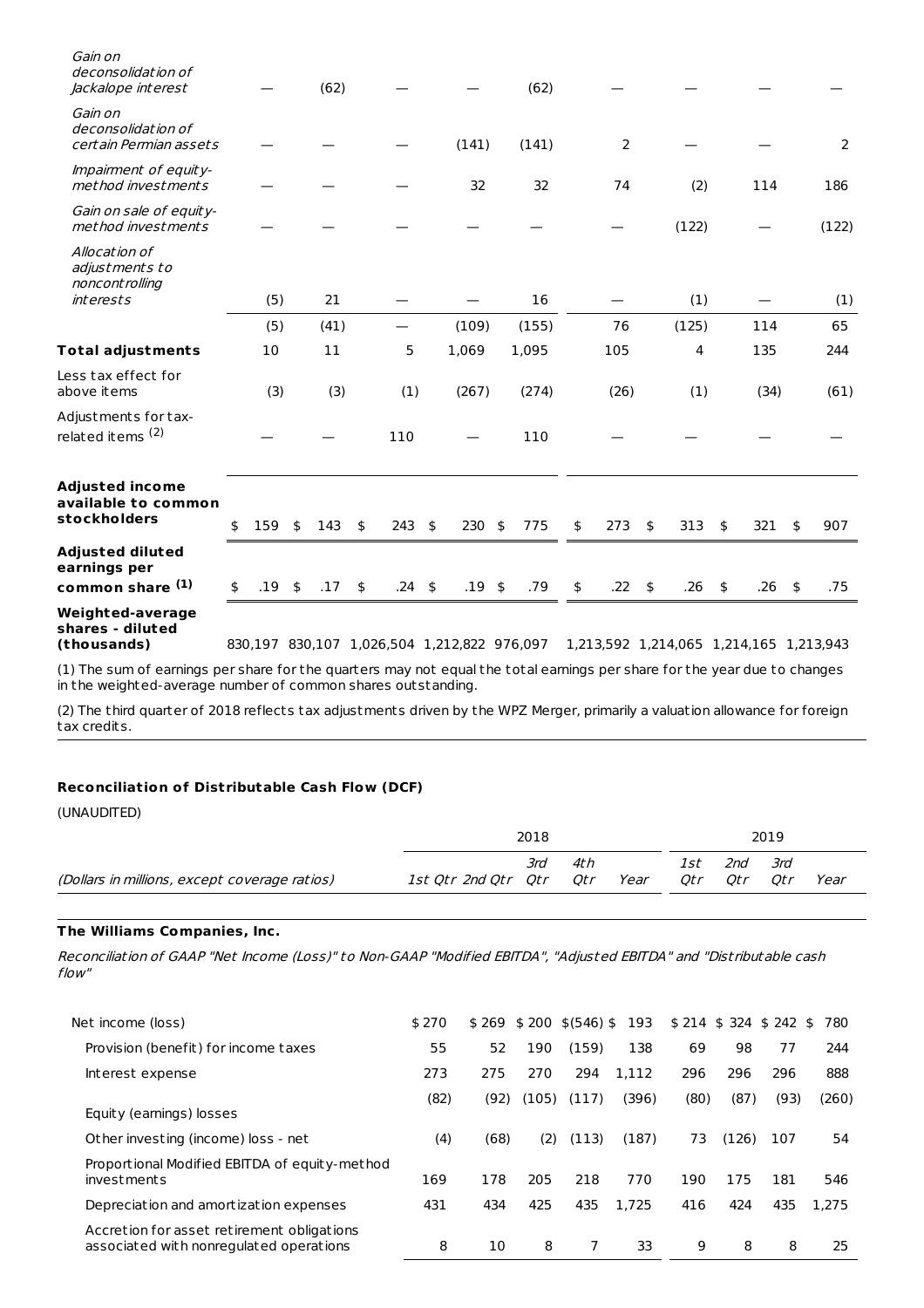| Modified EBITDA                                                | 1,120 | 1,058 1,191 |                   | 19          | 3,388                                                |       | 1,187 1,112 1,253 |       | 3,552                     |
|----------------------------------------------------------------|-------|-------------|-------------------|-------------|------------------------------------------------------|-------|-------------------|-------|---------------------------|
| EBITDA adjustments                                             | 15    | 52          |                   | 5 1,178     | 1.250                                                | 29    | 129               | 21    | 179                       |
| Adjusted EBITDA                                                | 1,135 |             | 1,110 1,196 1,197 |             | 4,638                                                |       | 1,216 1,241 1,274 |       | 3.731                     |
|                                                                |       |             |                   |             |                                                      |       |                   |       |                           |
| Maintenance capital expenditures (1)                           | (110) | (160)       | (138)             | (122)       | (530)                                                | (93)  | (130)             | (128) | (351)                     |
| Preferred dividends                                            |       |             |                   | (1)         | (1)                                                  | (1)   |                   | (1)   | (2)                       |
| Net interest expense - cash portion (2)                        | (276) | (279)       | (274)             |             | $(299)$ $(1,128)$                                    | (304) | (302)             | (301) | (907)                     |
| Cash taxes                                                     | (1)   | (10)        | (1)               | $\mathbf 1$ | (11)                                                 | 3     | 85                | (2)   | 86                        |
| Income attributable to noncontrolling interests (3)            | (25)  | (24)        | (19)              | (28)        | (96)                                                 |       |                   |       |                           |
| Dividend and distributions paid to noncontrolling<br>interests |       |             |                   |             |                                                      | (41)  | (27)              | (20)  | (88)                      |
| Distributable cash flow                                        | \$723 |             |                   |             | \$637 \$764 \$748 \$2,872                            |       |                   |       | \$780 \$867 \$822 \$2,469 |
| Total cash distributed <sup>(4)</sup>                          | \$438 |             |                   |             | $$443$ \$412 \$411 \$1,704 \$460 \$461 \$461 \$1,382 |       |                   |       |                           |
| <b>Coverage ratios:</b>                                        |       |             |                   |             |                                                      |       |                   |       |                           |
| Distributable cash flow divided by Total cash<br>distributed   | 1.65  | 1.44        | 1.85              | 1.82        | 1.69                                                 | 1.70  | 1.88              | 1.78  | 1.79                      |
|                                                                |       |             |                   |             |                                                      |       |                   |       |                           |
| Net income (loss) divided by Total cash<br>distributed         | 0.62  | 0.61        | 0.49              | (1.33)      | 0.11                                                 | 0.47  | 0.70              | 0.52  | 0.56                      |

(1) Includes proportionate share of maintenance capital expenditures of equity-method investments.

(2) Includes proportionate share of interest expense of equity-method investments.

(3) Excludes allocable share of certain EBITDA adjustments.

(4) Includes cash dividends paid on common stock each quarter by WMB, as well as the public unitholders share of dist ributions declared by WPZ for the first two quarters of 2018.

## **Reconciliation of "Net Income (Loss)" to "Modified EBITDA" and Non-GAAP "Adjusted EBITDA"**

|                                                                                                  | 2018 |         |    |         |    |                     |    |                 |  | 2019    |    |          |    |       |    |                                     |    |       |
|--------------------------------------------------------------------------------------------------|------|---------|----|---------|----|---------------------|----|-----------------|--|---------|----|----------|----|-------|----|-------------------------------------|----|-------|
| (Dollars in millions)                                                                            |      | 1st Otr |    | 2nd Otr |    |                     |    | 3rd Otr 4th Otr |  | Year    |    |          |    |       |    | 1st Qtr 2nd Qtr 3rd Qtr             |    | Year  |
|                                                                                                  |      |         |    |         |    |                     |    |                 |  |         |    |          |    |       |    |                                     |    |       |
| Net income (loss)                                                                                | \$   | 270     | \$ | 269     | \$ | 200                 | \$ | $(546)$ \$      |  | 193     | \$ | $214$ \$ |    | 324   | \$ | $242 \text{ }$                      |    | 780   |
| Provision (benefit) for income<br>taxes                                                          |      | 55      |    | 52      |    | 190                 |    | (159)           |  | 138     |    | 69       |    | 98    |    | 77                                  |    | 244   |
| Interest expense                                                                                 |      | 273     |    | 275     |    | 270                 |    | 294             |  | 1,112   |    | 296      |    | 296   |    | 296                                 |    | 888   |
| Equity (earnings) losses                                                                         |      | (82)    |    | (92)    |    | (105)               |    | (117)           |  | (396)   |    | (80)     |    | (87)  |    | (93)                                |    | (260) |
| Other investing (income) loss -<br>net                                                           |      | (4)     |    | (68)    |    | (2)                 |    | (113)           |  | (187)   |    | 73       |    | (126) |    | 107                                 |    | 54    |
| Proportional Modified EBITDA of<br>equity-method investments                                     |      | 169     |    | 178     |    | 205                 |    | 218             |  | 770     |    | 190      |    | 175   |    | 181                                 |    | 546   |
| Depreciation and amortization<br>expenses                                                        |      | 431     |    | 434     |    | 425                 |    | 435             |  | 1.725   |    | 416      |    | 424   |    | 435                                 |    | 1,275 |
| Accretion expense associated<br>with asset retirement obligations<br>for nonregulated operations |      | 8       |    | 10      |    | 8                   |    | $\overline{7}$  |  | 33      |    | 9        |    | 8     |    | 8                                   |    | 25    |
| <b>Modified EBITDA</b>                                                                           |      | \$1,120 |    |         |    | $$1,058$ \$1,191 \$ |    | 19              |  | \$3,388 |    |          |    |       |    | $$1,187$ $$1,112$ $$1,253$ $$3,552$ |    |       |
|                                                                                                  |      |         |    |         |    |                     |    |                 |  |         |    |          |    |       |    |                                     |    |       |
| Northeast G&P                                                                                    | \$   | 250     | \$ | 255     | \$ | 281                 | \$ | 300             |  | \$1,086 | \$ | 299      | \$ | 303   | \$ | 345                                 | \$ | 947   |
| Atlantic-Gulf                                                                                    |      | 451     |    | 475     |    | 492                 |    | 605             |  | 2,023   |    | 560      |    | 524   |    | 599                                 |    | 1,683 |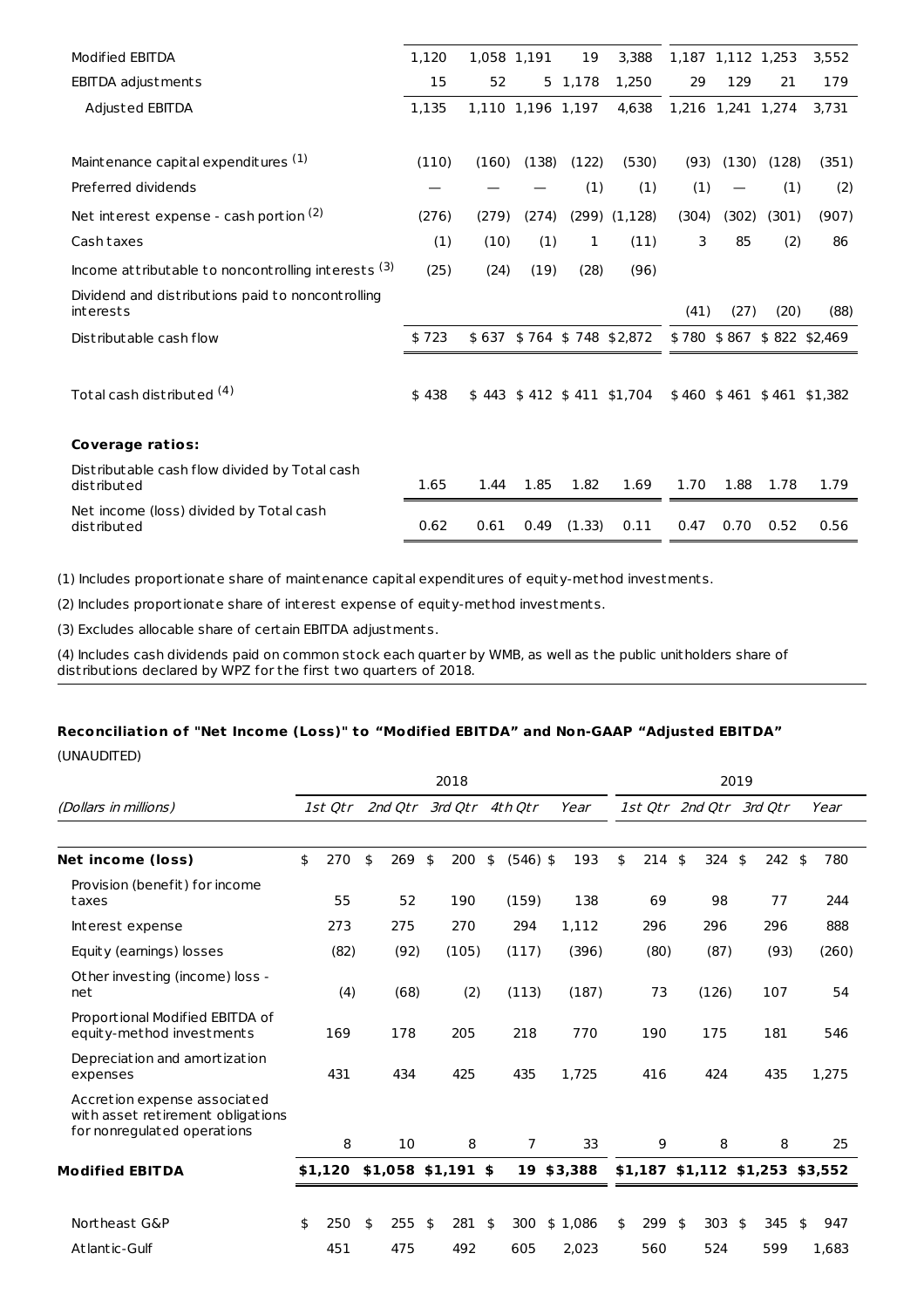| West                                                              | 413              | 389            | 412                 | (906)           | 308                                 | 332                   |          | 278                             | 311             | 921       |
|-------------------------------------------------------------------|------------------|----------------|---------------------|-----------------|-------------------------------------|-----------------------|----------|---------------------------------|-----------------|-----------|
| Other                                                             | 6                | (61)           | 6                   | 20              | (29)                                | (4)                   |          | 7                               | (2)             | 1         |
| <b>Total Modified EBITDA</b>                                      | \$1,120          |                | $$1,058$ \$1,191 \$ |                 | 19 \$3,388                          |                       |          | \$1,187 \$1,112 \$1,253 \$3,552 |                 |           |
| Adjustments included in<br>Modified EBITDA <sup>(1)</sup> :       |                  |                |                     |                 |                                     |                       |          |                                 |                 |           |
| Northeast G&P                                                     | \$               | \$             | \$                  | \$<br>$4 \;$ \$ | 4                                   | \$                    | $3 \; 5$ | 16 <sup>5</sup>                 | $(2)$ \$        | 17        |
| Atlantic-Gulf                                                     | 15               | (19)           | (12)                | (76)            | (92)                                |                       |          | 35                              | 12              | 47        |
| West                                                              | (7)              |                | 12                  | 1,264           | 1,269                               | 14                    |          | 78                              | 2               | 94        |
| Other                                                             | 7                | 71             | 5                   | (14)            | 69                                  | 12                    |          |                                 | 9               | 21        |
| <b>Total Adjustments</b><br>included in Modified<br><b>EBITDA</b> | \$<br>$15 \;$ \$ | $52$ \$        |                     |                 | 5 \$1,178 \$1,250                   | \$<br>29 <sub>5</sub> |          | $129$ \$                        | 21 <sub>5</sub> | 179       |
| <b>Adjusted EBITDA:</b>                                           |                  |                |                     |                 |                                     |                       |          |                                 |                 |           |
| Northeast G&P                                                     | \$<br>250        | \$<br>$255$ \$ | $281$ \$            |                 | 304 \$1,090                         | \$<br>302 \$          |          | 319 \$                          | 343             | \$<br>964 |
| Atlantic-Gulf                                                     | 466              | 456            | 480                 | 529             | 1,931                               | 560                   |          | 559                             | 611             | 1,730     |
| West                                                              | 406              | 389            | 424                 | 358             | 1,577                               | 346                   |          | 356                             | 313             | 1,015     |
| Other                                                             | 13               | 10             | 11                  | 6               | 40                                  | 8                     |          | 7                               | $\overline{7}$  | 22        |
| <b>Total Adjusted EBITDA</b>                                      | \$1,135          |                |                     |                 | $$1,110$ $$1,196$ $$1,197$ $$4,638$ |                       |          | \$1,216 \$1,241 \$1,274 \$3,731 |                 |           |

(1) Adjustments by segment are detailed in the "Reconciliation of Income (Loss) Att ributable to The Williams Companies, Inc. to Adjusted Income," which is also included in these materials.

#### **Reconciliation of GAAP "Net Income (Loss)" to Non-GAAP "Modified EBITDA", "Adjusted EBITDA" and "Distributable Cash Flow"**

|                                                                                                                                  |         | 2019 Guidance |         |
|----------------------------------------------------------------------------------------------------------------------------------|---------|---------------|---------|
| (Dollars in millions, except coverage ratio)                                                                                     | Low     | Mid           | High    |
|                                                                                                                                  |         |               |         |
| Net income (loss)                                                                                                                | \$1,100 | \$1,250       | \$1,400 |
| Provision (benefit) for income taxes                                                                                             |         | 425           |         |
| Interest expense                                                                                                                 |         | 1,200         |         |
| Equity (earnings) losses                                                                                                         |         | (410)         |         |
| Impairment of equity-method investments                                                                                          |         | 74            |         |
| Estimated 20 2019 gain on sale of equity-method investment (ackalope)                                                            |         | (120)         |         |
| Proportional Modified EBITDA of equity-method investments                                                                        |         | 780           |         |
| Depreciation and amortization expenses and accretion for asset retirement obligations<br>associated with nonregulated operations |         | 1,760         |         |
| Other                                                                                                                            |         | 2             |         |
| <b>Modified EBITDA</b>                                                                                                           | \$4,811 | \$4,961       | \$5,111 |
| <b>EBITDA Adjustments (1)</b>                                                                                                    |         | 39            |         |
| <b>Adjusted EBITDA</b>                                                                                                           | \$4,850 | \$5,000       | \$5,150 |
| Net interest expense - cash portion (2)                                                                                          |         | (1,210)       |         |
| Maintenance capital expenditures (2)                                                                                             | (625)   | (575)         | (525)   |
| Cash taxes                                                                                                                       |         | 75            |         |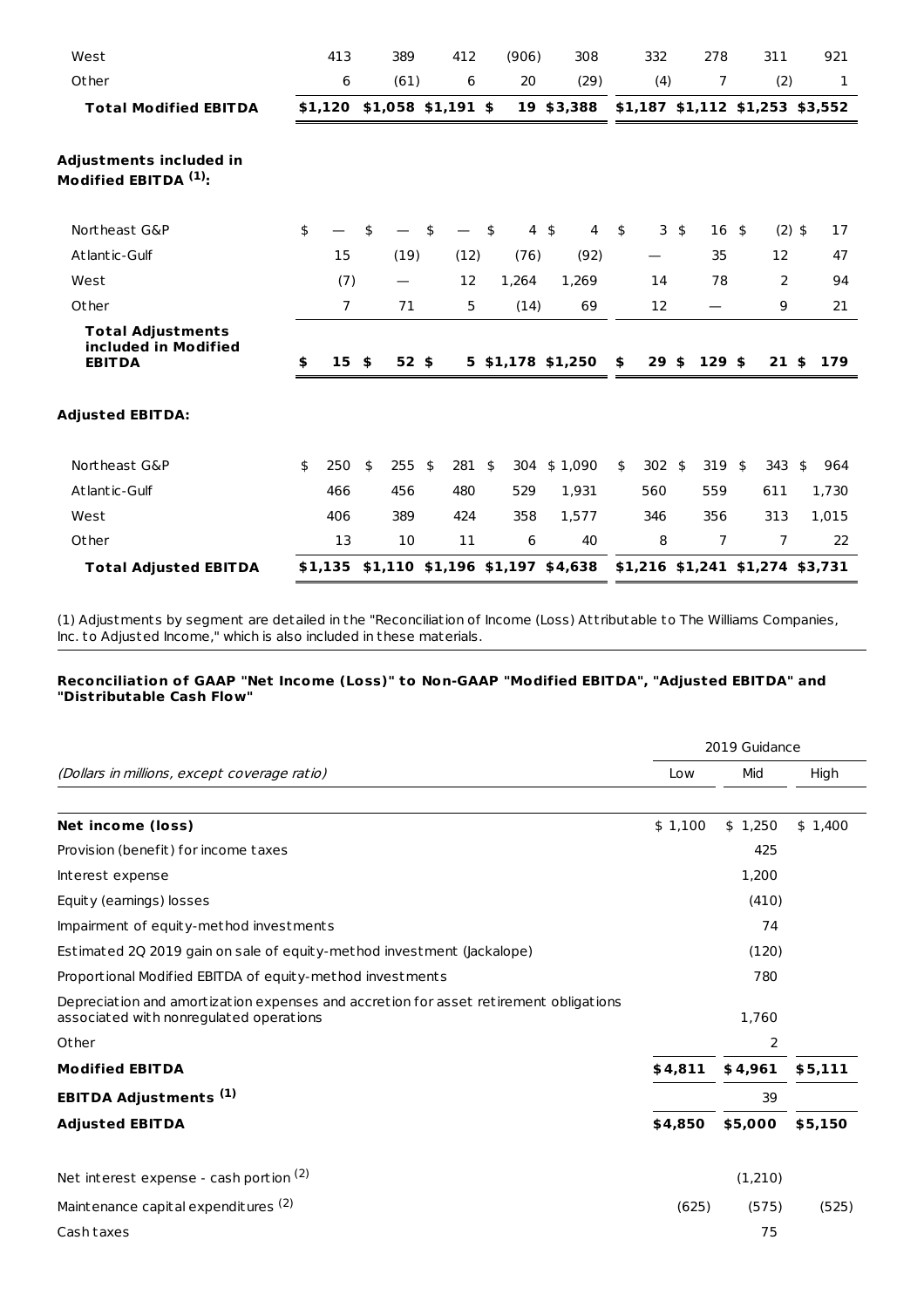| Dividends and distributions paid to noncontrolling interests and other | (190)   |            |         |  |  |
|------------------------------------------------------------------------|---------|------------|---------|--|--|
| Distributable cash flow (DCF)                                          | \$2,900 | \$3,100    | \$3,300 |  |  |
| Dividends paid                                                         |         | (1,850)    |         |  |  |
| Excess cash available after dividends                                  | \$1,050 | \$1,250    | \$1,450 |  |  |
| Dividend per share                                                     |         | 1.52<br>\$ |         |  |  |
| Coverage ratio (Distributable cash flow / Dividends paid)              | 1.57x   | 1.68x      | 1.78x   |  |  |

(1) Includes 1Q 2019 adjustments of \$29 and anticipated future adjustments of \$10.

(2) Includes proportionate share of equity investments.

## **Reconciliation of Income (Loss) Attributable to The Williams Companies, Inc. to Adjusted Income**

|                                                                                                    |         | 2019 Guidance |         |  |
|----------------------------------------------------------------------------------------------------|---------|---------------|---------|--|
| (Dollars in millions, except per-share amounts)                                                    | Low     | Mid           | High    |  |
|                                                                                                    |         |               |         |  |
| Net income (loss)                                                                                  | \$1,100 | \$1,250       | \$1,400 |  |
| Less: Net income (loss) attributable to noncontrolling interests                                   | 90      | 90            | 90      |  |
| Less: Preferred stock dividends                                                                    | 3       | 3             | 3       |  |
| Net income (loss) attributable to The Williams Companies, Inc. available to common<br>stockholders | 1,007   | 1,157         | 1,307   |  |
| <b>Adjustments:</b>                                                                                |         |               |         |  |
| Adjustments included in Modified EBITDA (1)                                                        |         | 39            |         |  |
| Adjustments below Modified EBITDA (2)                                                              |         | (44)          |         |  |
| Total adjustments                                                                                  |         | (5)           |         |  |
| Less tax effect for above items (3)                                                                |         | 4             |         |  |
| Adjusted income available to common stockholders                                                   | \$1,006 | \$1,156       | \$1,306 |  |
| Adjusted diluted earnings per common share                                                         | \$0.83  | \$0.95        | \$1.07  |  |
| Weighted-average shares - diluted (millions)                                                       | 1,217   | 1,217         | 1,217   |  |

(1) Includes 1Q 2019 adjustments of \$29 and anticipated future adjustments of \$10.

(2) Includes 1Q 2019 adjustments of \$76 and anticipated gain on sale of Jackalope equity investment of  $\sim$ (\$120).

(3) Includes 1Q 2019 tax effect for adjustments of (\$26) and taxes on anticipated gain on sale of Jackalope equity investment of ~\$30.

## **Forward-Looking Statements**

The reports, filings, and other public announcements of The Williams Companies, Inc. (Williams) may contain or incorporate by reference statements that do not directly or exclusively relate to historical facts. Such statements are "forward-looking statements" within the meaning of Section 27A of the Securities Act of 1933, as amended (Securities Act), and Section 21E of the Securities Exchange Act of 1934, as amended (Exchange Act). These forward-looking statements relate to anticipated financial performance, management's plans and objectives for future operations, business prospects, outcome of regulatory proceedings, market conditions, and other matters. We make these forward-looking statements in reliance on the safe harbor protections provided under the Private Securities Litigation Reform Act of 1995.

All statements, other than statements of historical facts, included herein that address activities, events or developments that we expect, believe or anticipate will exist or may occur in the future, are forward-looking statements. Forward-looking statements can be identified by various forms of words such as "anticipates," "believes," "seeks," "could," "may," "should," "continues," "estimates," "expects," "forecasts," "intends," "might," "goals," "objectives," "targets," "planned," "potential," "projects," "scheduled," "will," "assumes," "guidance," "outlook," "in-service date" or other similar expressions. These forward-looking statements are based on management's beliefs and assumptions and on information currently available to management and include, among others, statements regarding: